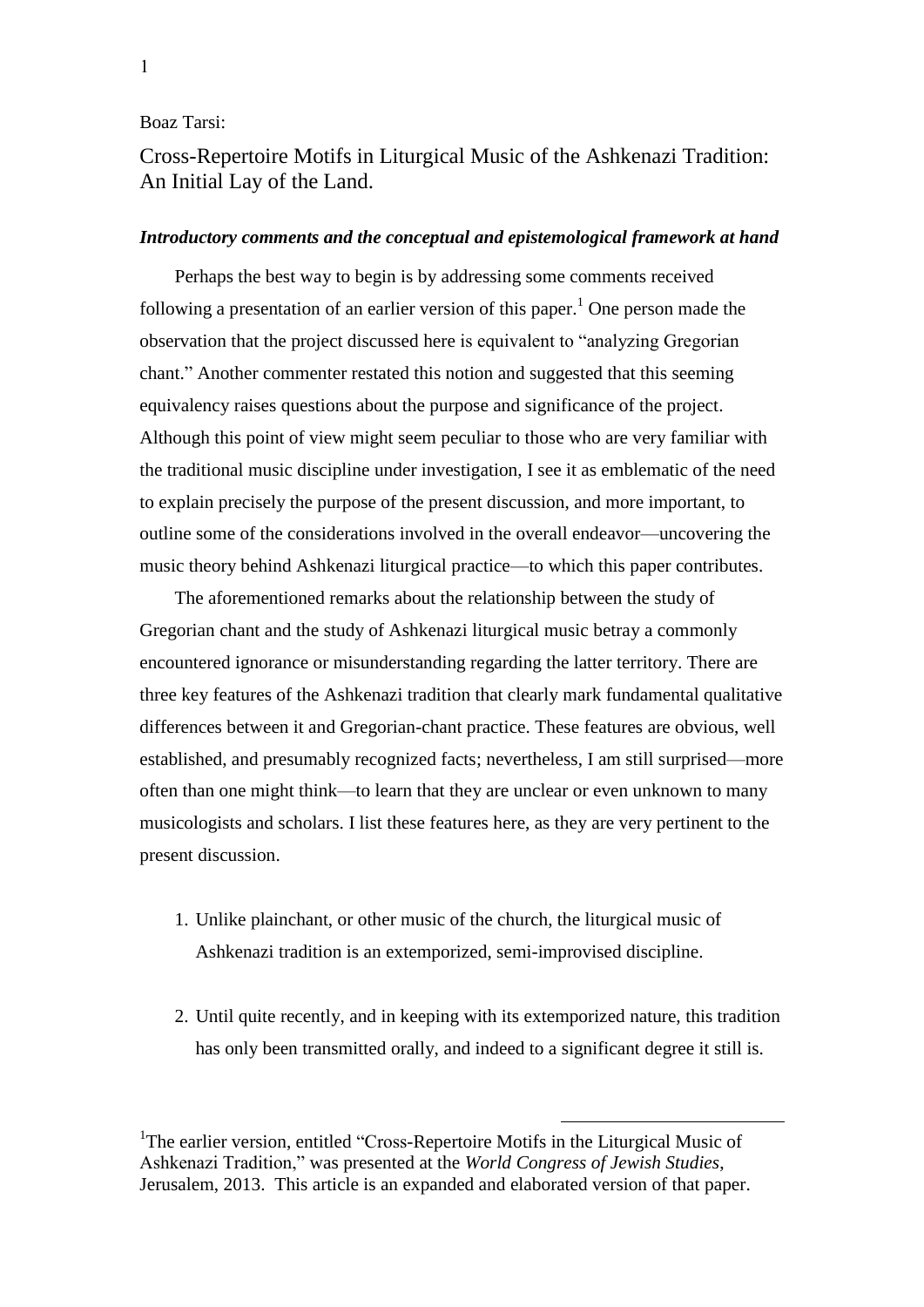3. No theory accompanied this tradition as it was practiced and developed, nor has there been a theoretical dimension in its transmission, or in its evolution and change, if such occurred. $<sup>2</sup>$ </sup>

For the purposes of the present discussion, these points may be summarized in the statement that there is an unarticulated system that has governed the Ashkenazi performance discipline. It follows then, that the oral transmission of this discipline included not only the dissemination of music, but also some level of instruction, whether explicit, implied, or derived from other information, concerning the framework that regulates the semi-improvisational process. Thus, on whatever level of awareness or conceptualization, the tradition has promulgated an underlying system that directs and organizes the musical performance as it unfolds in accord with its respective textual and ritual components. Although no formal theory followed the practice, the information beyond the music itself is what defines this system, <sup>3</sup> and at its base is something that can indeed be described in music-theory terms.<sup>4</sup> The practice, therefore, is in fact the implementation of un-conceptualized theory. Consequently, in order to understand it—to reveal its inner workings—we need to uncover the unarticulated, un-conceptualized music theory behind the practice, and articulate it in relevant, appropriate and meaningful music theory terms. In this

<u>.</u>

 $2I$  cannot delve here into the many implications and consequences of these issues, nor provide references to the relevant literature. I will simply note that although a very few attempts to transcribe this practice and "create" a theory began to appear in the last quarter of the nineteenth century, they did not succeed in producing an authentic and accurately descriptive music-theory model. These attempts are best viewed from a historiographical perspective, as a commentary of sorts on how practitioners, semischolars, and educators viewed their tradition. While these efforts did yield some theoretical observations, they are for the most part not useful and tend to be byproducts of other discussions; frequently they were advanced in the context of historical or comparative study and in the service of an agenda or ideology or predetermined objective that extended beyond the identification of the Ashkenazi system itself.

 $3$ This reality is the manifestation of Ruth Hacohen's incisively articulated observation that this practice constitutes a *parole* with no *meta langue* (personal communication as well as a discussion at a meeting of a *Scholion* work group at the Hebrew University, 2010. In my take on the matter I see the reconstruction of the theory of this practice as uncovering and articulating the *langue* of this *parole,* thereby creating the missing *meta langue.*

<sup>&</sup>lt;sup>4</sup>For more on previous attempts to create such a theory and how and why they did not achieve their ends, see mainly Tarsi (2013) and Tarsi (2001-02).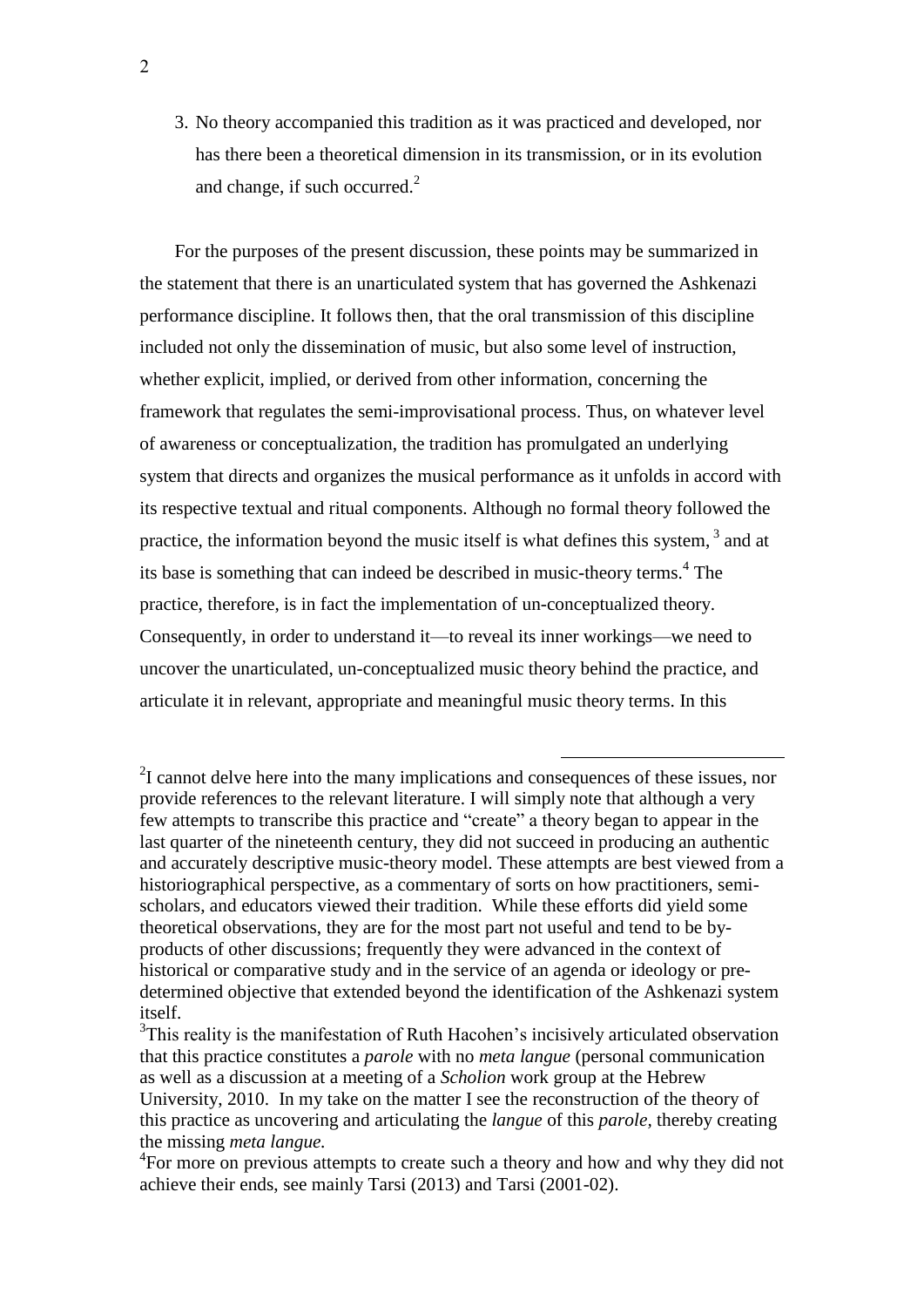respect, the particular subject of the present discussion is one step in the overall endeavor of establishing a music-theory model.

The nature of the phenomenon explored here requires that the dominating methodology of unpacking this practice be a process of categorization and classification. Thus the overall product of this process is a taxonomy that identifies different "manners of conduct"—a term chosen to avoid the treacherous territory that surrounds such labels as "mode," *Steiger, Nusah, Weise, Gust,* or *Gattung*, which I choose not to address here. 5 In light of this concern with categorization it is interesting that the comments mentioned at the outset of this paper raise the issue of comparison (i.e., *comparing* the study of Ashkenazi liturgical music to the analysis of plainchant).<sup>6</sup> Although comparison in and of itself may not be a primary concern in

<sup>5</sup>While "mode" is a term frequently encountered in this territory, all of the terms in this incomplete list are used in various narratives in this field. The exact meaning, and especially the fuzzy, context-sensitive and inconsistent signification of these terms is outside the bounds of the current discussion; an article on this terminology is in preparation.

<u>.</u>

 ${}^{6}$ It is might not be by coincidence that of all musical traditions and repertories, the commenters chose specifically a comparison of the Ashkenazi liturgical tradition with that of Gregorian chant. Indeed, one topos in previous discourse on the Ashkenazi tradition was the comparison of this repertoire to plainchant and the music of the church in general. The circumstances and consequences of this juxtaposition are involved, complex, and beyond the scope of this paper. Here it is important to note two things. First, the motivation for such comparison notwithstanding, we can only view it critically as a historical artifact.

To begin with, for at least the last twenty-five or thirty years, it has been conclusively demonstrated—from musicological, historical, and universal perspectives—that there is no reliable evidence that any similarities between the Jewish and Christian traditions can be explained by the derivation of the former from the latter. Moreover, the qualitative and substantive differences between these practices are so profound as to constitute two fundamentally different species of experience.

Second, a critical examination of past attempts at formulating a theory of Ashkenazi liturgical music reveals that the assumption that the Jewish tradition could be explained in terms of church music yielded music theory that not only did not match the practice, it was in fact incoherent and did not comprise a system. Thus, the alleged similarity between the two traditions is one of the primary hindrances that for close to a century stood in the way of a clear and coherent account of the system that governs the discipline of Ashkenazi liturgical music—an account that has yet to be accomplished.

A bibliographical treatment of these issues would be too cumbersome for this note. Here it is enough to observe that occasionally these errors are reiterated in new publications. In such cases the new literature overlooks all the evidence, research, insight, discussions, and conclusions that have emerged since that era, a body of literature that unambiguously demonstrates that the earlier speculations have no basis.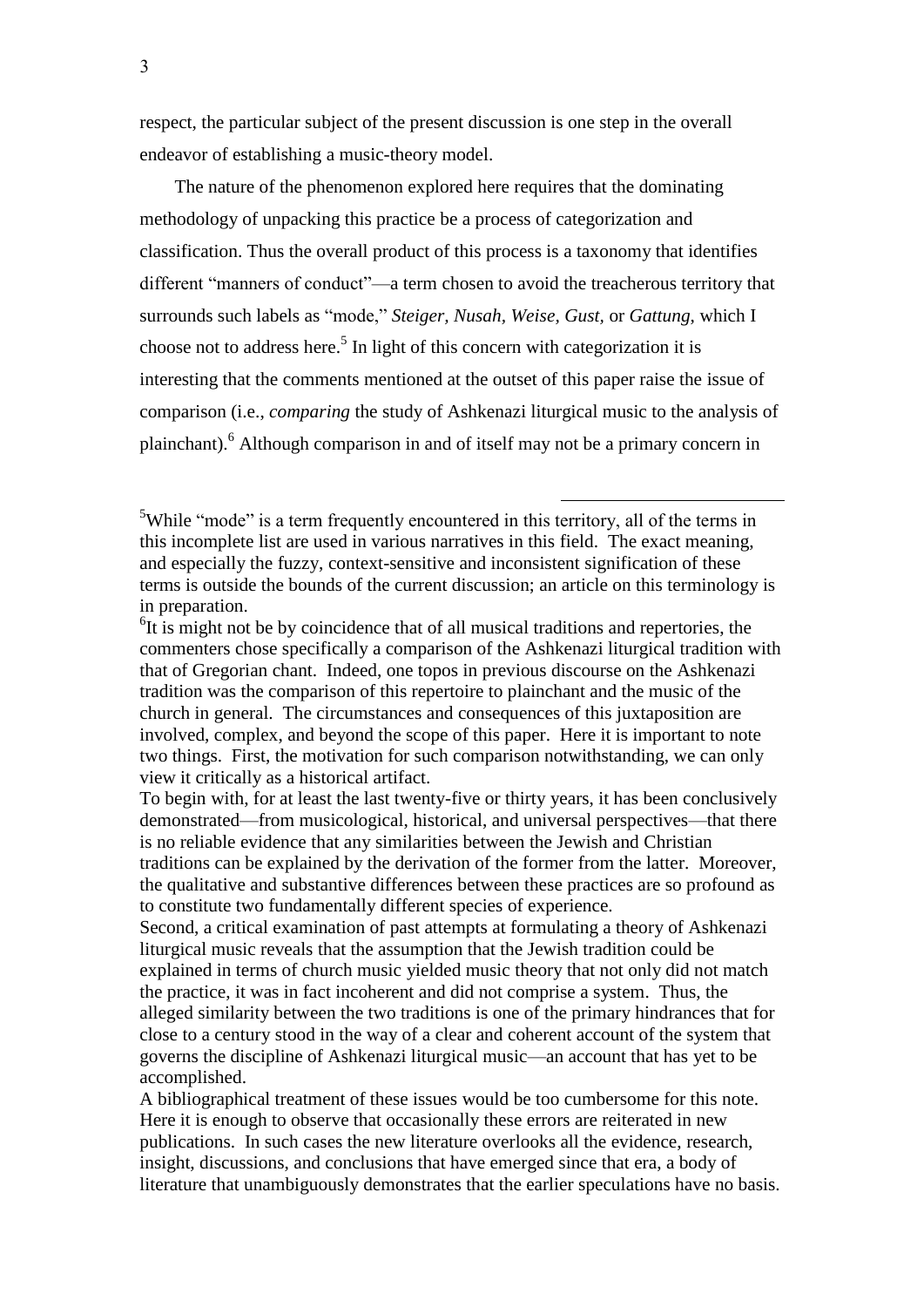our discussion, it does touch upon the issue of sameness and difference.<sup>7</sup> The relevance of this topic stems from the fact that, as in any process of taxonomy, one still has to decide which properties are to be used to establish the boundaries of the categories in the first place. Thus in order to determine what fits into which category, the chief issue is determining what items are considered the same (and therefore belong in the same category, or taxon) and what makes items different (thus requiring different categories in which to place them). $^{8}$ 

For the sake of brevity and efficiency let us assume that the best way to lay the groundwork for the taxonomy of this field is to identify the time and occasion of performance as the primary defining quality of each category.<sup>9</sup> For example, the music for Passover night (*Pesah Ma'ariv*) is a different musical category from that of the additional morning services during the High Holidays (*Yamim Nora'im Musaf*), which are yet different from the afternoon service for a signifier weekday (*Minha* for *Hol*).<sup>10</sup> These primary categories can also be subdivided according to other features such as text, liturgical unit within the service, and the like. Nevertheless, these features cannot be used as primary defining qualities of separate categories because by themselves they cannot be matched with musical renditions in exclusive one-to-

<sup>&</sup>lt;sup>7</sup>See also "lumping and splitting" below and footnote 11.

<sup>&</sup>lt;sup>8</sup>In set theory (in mathematics and computer science) this is equivalent to defining a set. For an example of how this issue directly affects our specific concern, see the discussion of  $(0.2.5)$  and  $(0.2.7)$  sets below.

 ${}^{9}$ Even this contextual marker, when used as a fundamental category in the classification system, does not yield a completely consistent system. In some cases a category is to be defined not by the time or occasion of performance but rather by a particular complex of musical characteristics utilized in multiple situations. For example, what we know in the field as the "adonai malach mode," whatever its different descriptions and definitions may be, constitutes a separate category, defined primarily by musical characteristics, and includes parts of the services for different times and occasions, such as the first six psalms of *Kabbalat Shabbat*, some of the music for the High Holidays *Ma'ariv*, *Kdushah* for Shabbat *Musaf*, and the *Sheva B'rachot*, among others.

 $10<sup>10</sup>$ I did not arbitrarily choose these qualities to be the defining properties. In my judgment, these are the most organically imbedded markers in the systematic makeup of this tradition, as well as the chief characteristics reflected in early insiders' views. Using these categories also results in the best taxonomical outcome because they yield a classification system that has the least amount of overlap between the different categories (i.e., in set theory terms, as few areas of overlap among the sets and no empty sets). As it so happens—and I believe this is not a coincidence—so far as we can discern from the evidence at hand, these are also the qualities that established the discipline in the first place and have remained paramount in its practice and transmission.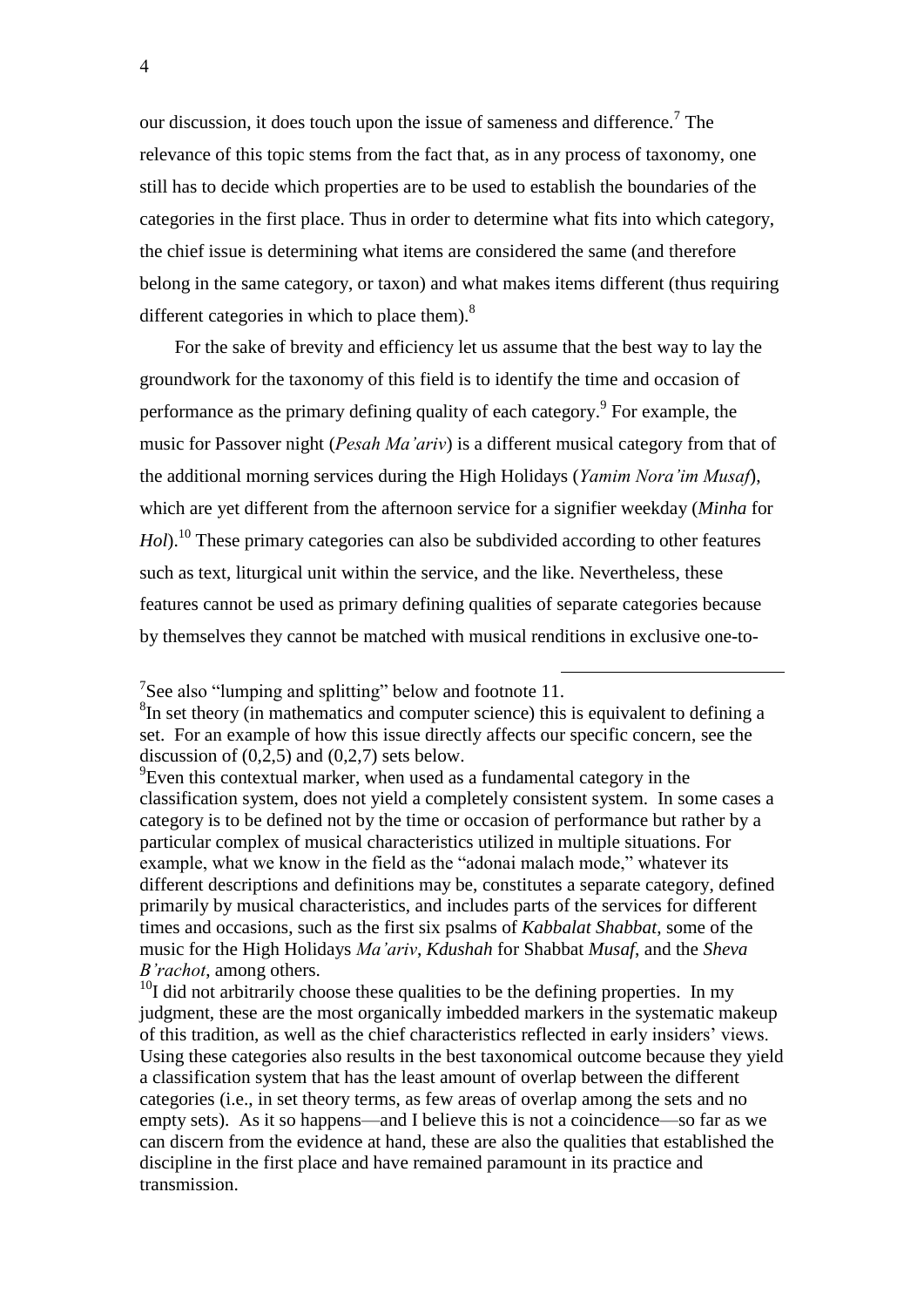one pairings. For example, the text of the Kaddish, or the *Amidah*, and even sections of these texts (i.e. *Avot-Gvurot*, *K'dushah*, and *K'dushat Hayom*, all within the *Amidah*) in and of themselves do not define a musical category because the same texts or some of their variants are governed by fundamentally different manners of conduct (which include music) when they are performed at different times or on different occasions.

In almost every classification system, although the primary defining qualities of each separate category are different, many times they do have some characteristics in common. This is indeed the case in the classification of this repertoire as well. The "splitting" process that a classification mechanism requires does not always result in a clear-cut, neatly organized collection of particles, nor are the definitions and boundaries of these particles expressed in a binary framework.<sup>11</sup> In other words the different taxonomical units cannot be defined in completely "black and white" terms; rather, there are "gray areas" between the categories, with the result that some of their attributes may be associated with more than one taxon. This "impure" splitting is, in fact, but one expression of an important overall trait of the discipline under consideration—a dominating trait, which it is essential to take into account—namely, that this discipline constitutes a fuzzy system.<sup>12</sup> Identifying and taking into account the fuzzy element also allows us to overcome the weaknesses of the reductionism

<u>.</u>

 $11$ One of the epistemological vehicles that I find very helpful is rooted in modalities identified as "lumping" versus "splitting." Very briefly put, "lumping" takes an approach toward viewing as well as exploring a given phenomenon in its entirety as one "whole"—a complete entity whose characteristics and essence are one and can only be understood as a complete "gestalt." "Splitting," on the other hand, chooses to break down a phenomenon into its various constituents and to study, define, and understand each one of them separately. Splitting does not exclude the possibility of subsequently viewing the entire complex, although it often treats it as the total sum of the aggregate interrelationships among the "split" particles.

Lumping and splitting are related to sameness and difference: Lumping may bring things that are considered different or should be considered different under the "same" rubric. Splitting requires us to decide what is the same and what is different in order to split (or to lump, or to recognize what is still lumped within the same split portion).

<sup>&</sup>lt;sup>12</sup>See Kosko (1993). That the system behind Ashkenazi liturgical music has a fuzzy nature is a claim that Ruth Hacohen and I cautiously and gingerly attempted to advance at the 15<sup>th</sup> World Congress of Jewish Studies (Hacohen and Tarsi [2009]). Since then I have become convinced that this is not just a buzzword or a de-rigueur stance. It is a crucial understanding we must incorporate, which affects and manifests itself at all levels of this system as well as in the concepts and tools involved in its exploration.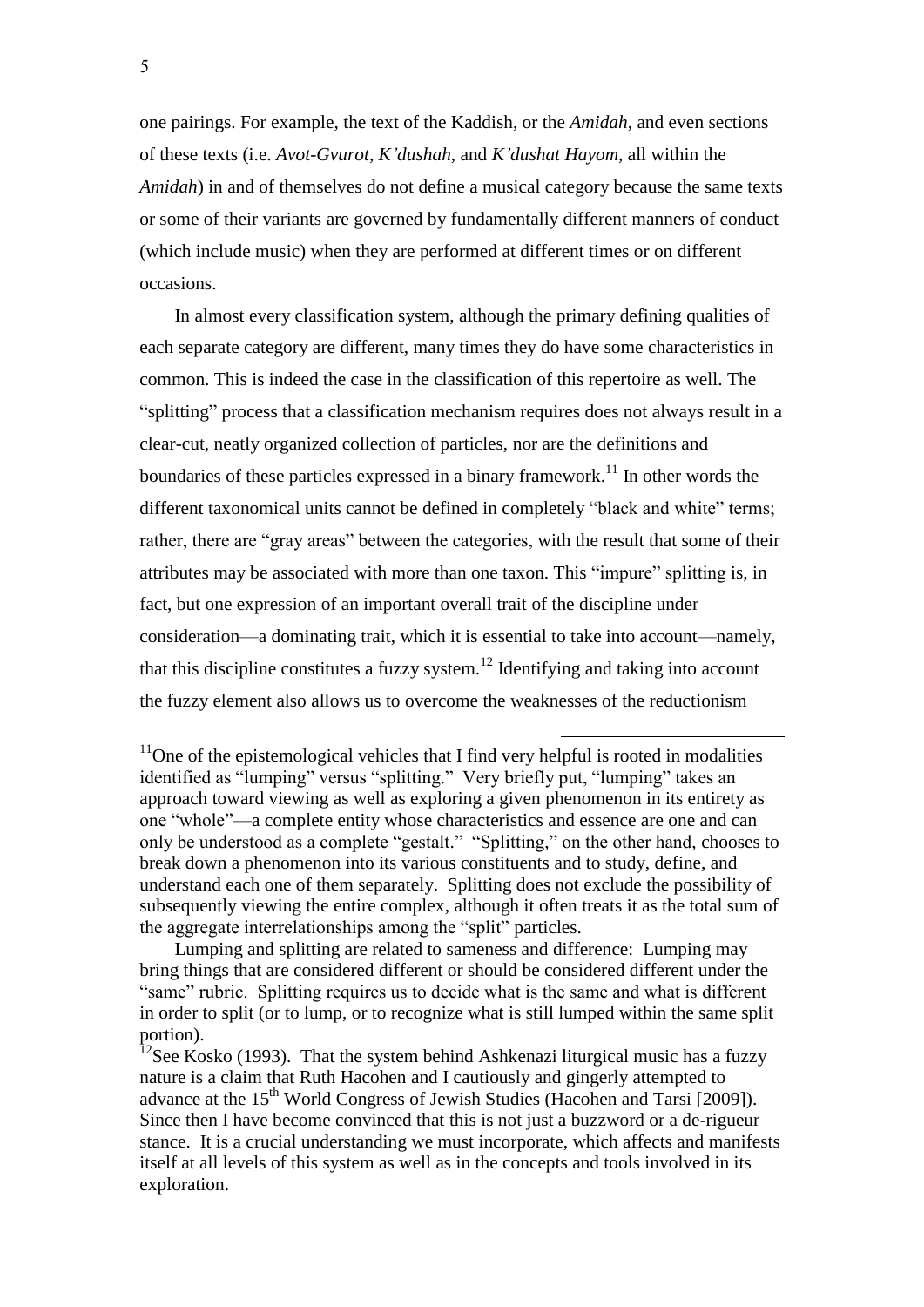inherent in the splitting process. To begin with, the initial splitting is not the end and objective in and of itself and does not intend to present the ultimate picture of the discipline itself as a whole. The splitting process indeed breaks things down to their constituent parts in order to best understand them. Yet a splitting process that incorporates a fuzzy-system methodology makes it possible to account for elements that a purely reductionist approach would not be able to tolerate and would consider to be "noise." Thus, by factoring in the fuzzy variable we make it possible to apply a splitting approach that acknowledges resistant or ambiguous elements. This flexibility in turn makes it possible to move beyond the initial splitting procedure toward a fuller overview of the entire practice, the system involved in its respective discipline, and the entire phenomenon it represents as a single whole.

This having been said, our immediate concern in this paper is one manifestation of the fuzzy nature of this system, which is that no matter how we choose to define the constituent categories, there is bound to be some overlap among them. Specifically, some musical characteristics belong in more than one time-occasion category. For the sake of simplicity we may call these characteristics "motifs" although on the level of motif they are fuzzily defined. These motifs cross boundaries between taxonomical categories and surface throughout the repertoire, hence my identifying them as "cross-repertoire" motifs. As I shall briefly demonstrate in a few examples, however, even the categorization of these motifs is somewhat fuzzy.<sup>13</sup> A detailed, deeper, and more thorough discussion of these motifs has yet to be pursued. In addition, there are many implications, consequences, and manifestations of this phenomenon (one sample of any possible direction is, for example, the various implications this phenomenon has on the praying individual or congregation, or the affect it may have on the practitioner and what it may mean for each of these parties, whether consciously or not.) At this initial point of the inquiry I limit the objective to simply identifying these motifs and making an initial foray into determining their possible functions and meanings.

#### *The "sequence" and "neighbor notes" motifs*

 $13$ See "a fuzzy element in the signifier of the classifying unit" section below and Example 28.)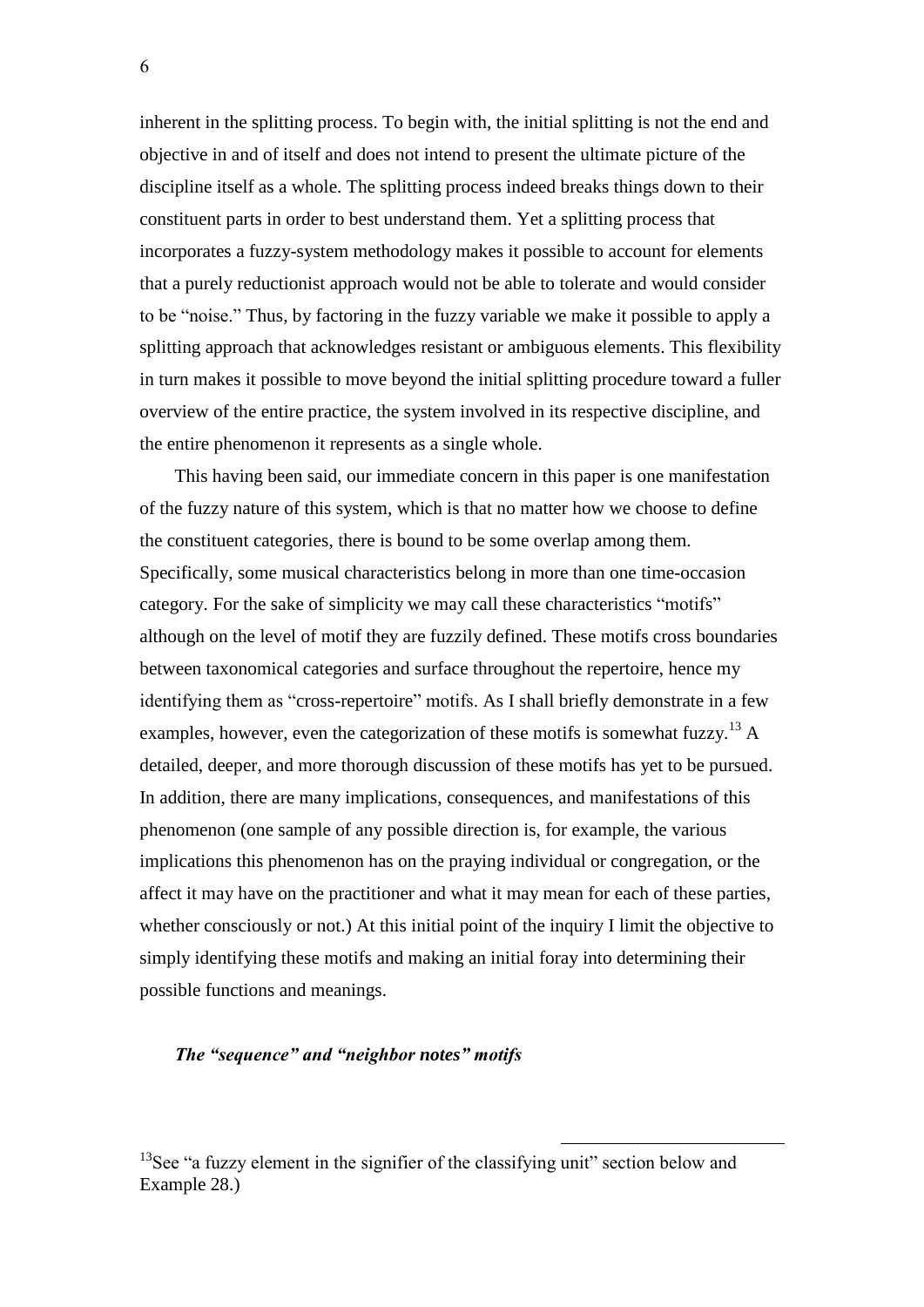I have already discussed and demonstrated one of these motifs in an old article.<sup>14</sup> Here it provides a useful starting place because it demonstrates clearly how a motif may appear across the repertoire in a variety of liturgical contexts. I have titled this motif a "sequence motif" for obvious reasons (see Example 1). This motif appears in several parts of the repertoire. What distinguishes its particular manifestations in the different time-occasion-text contexts where we may find it are its tetrachord structure, possible tonality or modality, tonal context, and *ambitus*. Thus as Example 1 illustrates, the motif spans a pentachord, which may comprise a minor, major, or an augmented second pentachord, and it may be placed on various degrees and *ambitus* locations as demonstrated. The examples given here present this motif as it appears in the music for *Tal-Geshem* (*Hatsi Kaddish, Avot, G'vurot*, and the special *Piyyut*), the High Holiday *Shaharit* (from "*hamelech*" onward), the *Kaddish-Avot-G'vurot* pattern for *Neilah*, and the High Holiday *Ma'ariv*.

A few additional contexts (in addition to the ones featured in Example 1) in which we can find this motif are *Kiddush Levana* (The New Moon Blessing), *Megilat Ester*, some versions of *Shaharit Shabbat* (particularly in some sub-traditions and versions, on "*el hahoda'ot adon hanifla'ot*"), and the High Holiday Kaddish for *Musaf*.<sup>15</sup> It also appears sporadically in individual renditions of a variety of texts without following any discernible principle or recognized pattern. Examples may be found in some cantorial books, in selected texts such as Solomon Rozumni's *Kabbalat Shabbat* on "*yismehu hashamayim vetagel ha'arets*" or on Yom Kippur's "*tavo lefanecho*" (Alter [1971, 105]), or in the *K'dushah* on "*adir adirenu"* (Lewandowski [1921/1871, 70]).

Another motif introduced in the same paper was the "neighbor notes motif," (Example 2), which we can find at the beginning of the *Shaharit* service during the High Holidays and its Kaddish, after the *Bar'chu* (in "*yotser or*" on "*uvore et hakol*")

1

<sup>14</sup>Tarsi (1991, 21–24). In the same article I introduced the idea of cross-repertoire motifs under the term "universal motif," which I no longer use. The motif described here is also mentioned in Werner (1957, 323). Werner uses the term "wandering motif," but he defines it on grounds fundamentally different from the cross-repertoire qualities discussed here. Idelsohn (1923a, xxxvi) also features this motif in yet another, different context.

 $15A$  particular type of variant of this motif is notably apparent in many of the written sources for this Kaddish, particularly in the earlier ones. Among these sources are Joseph Goldstein, Idelsohn (*Thesaurus* Vol. VII), Samuel Naumbourg, Fabian Ogutsch, and Selig Scheuermann, and one of the versions transcribed by Avraham Baer to name a few.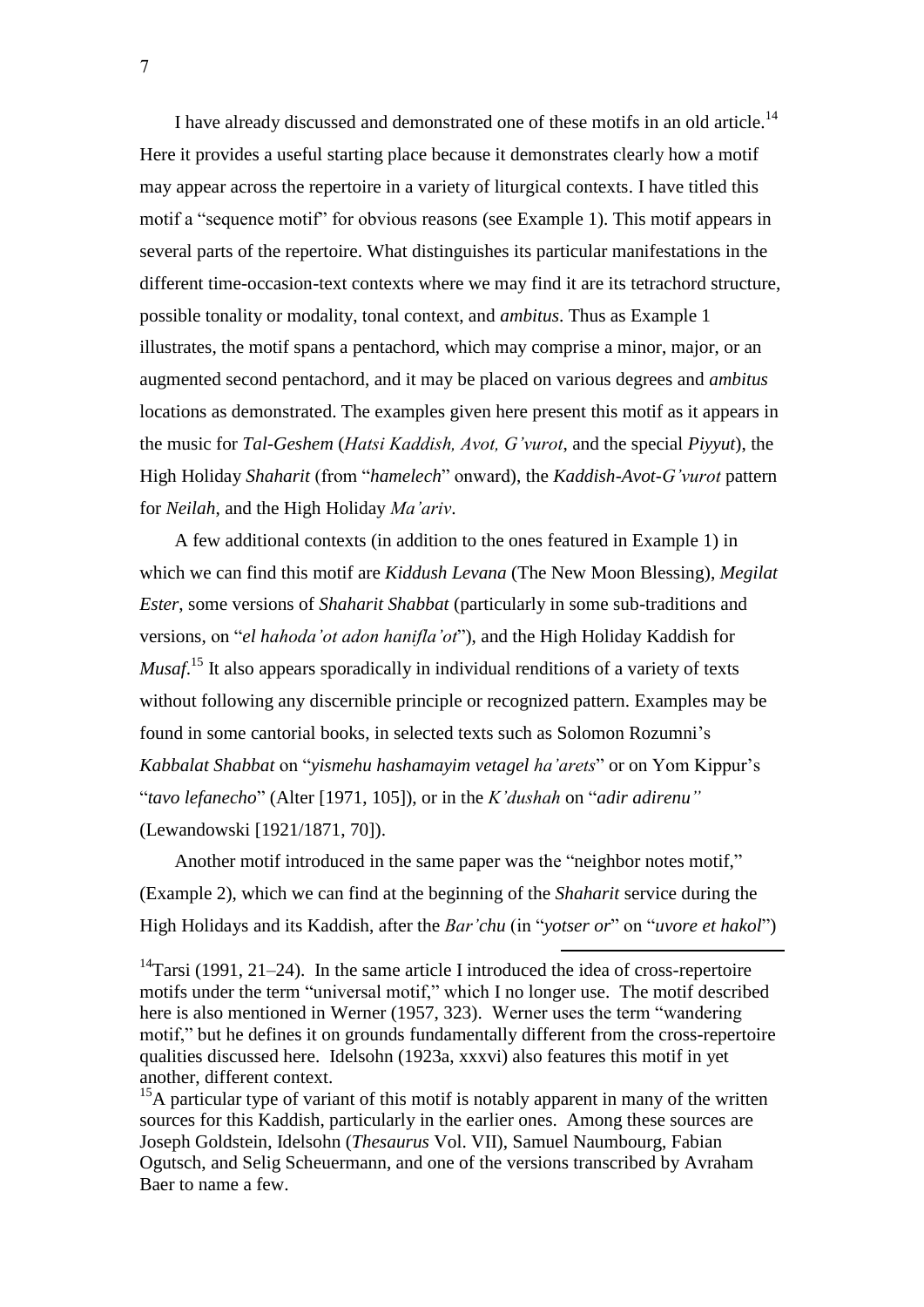in the special music formula for *Tal* and *Geshem*, in the *Hatsi Kaddish* for the Three Festivals evening service, and in others. Incidentally, this motif also appears as a cadence in the famous musical adaptation of Nathan Alterman's "*Me'afula*" ("*Hanaleh Hitbalbela*").

# *The "pseudo-Russian" motif*

One of the most prominent and prevalent cross-repertoire motifs is a cadence or progression that consists of a descending fourth, preceded by some step progression normally two steps—ascending or descending. In theory it may also be preceded by only one step, but this would be a rare exception. On the other hand, a more elaborate motion (i.e., more than just two ascending or descending steps) before the descending fourth is prevalent (Example 3). This motif has acquired formal status in Russian *Volksgeist* as a modal marker of a Russian folk (or perhaps national) trait, where it is termed a "plagal motif."<sup>16</sup> I am reluctant to call it a plagal motif in the Ashkenazi liturgical context, because of the scale-degree component this would denote, and because the term "plagal" in the discourse of Jewish music is problematic enough as it  $i$ s.<sup>17</sup>

Indeed, examples of this motif flood Russian art, folk[?], and pseudo-folk music. In the "art music" repertoire we need only mention the beginning of Tchaikovsky's Second Symphony and a dominating motif from Liza's aria from *Pique Dame*. Michael Lukin reminded me also of the ever so ubiquitous "Nights of Moscow." Another example—one among the multitudes of cases in Russian folk and quasi-folk songs—is *Bezhit Reka* (The River Runs) by Yevgeny Aleksandrovich Yevtushenko and Eduard Kolmanovsky.<sup>18</sup>

<sup>16</sup>Some years ago, when I approached Michael Lukin with the speculation that this might be a "Ukrainian motif" (the reason for which I do not specify here), he drew my attention to the fact that this motif was in fact Russian. After the current presentation he kindly provided me with the information given here regarding its status in Russian musical lore. He added that even in conservatory training, this motif is (or perhaps was) presented as a typical characteristic of Russian music and a "modal" marker ("modal" traits being a prevalent marker in the nineteenth-century *Volksgeist* approach to the music of the "folk"; *b.t.*), and identified as plagal. I am also grateful to Michael for some other references he suggested, which I do not specify here. <sup>17</sup>See, for example, Levine (1989) and Tarsi (2002a) particularly pp. 180-83.  $18$ The song was quite a hit in Israel in the 70's, as part of the show (and a recording) entitled "*Haloch Halcha Hahevraya*" by a group of the same name, which performed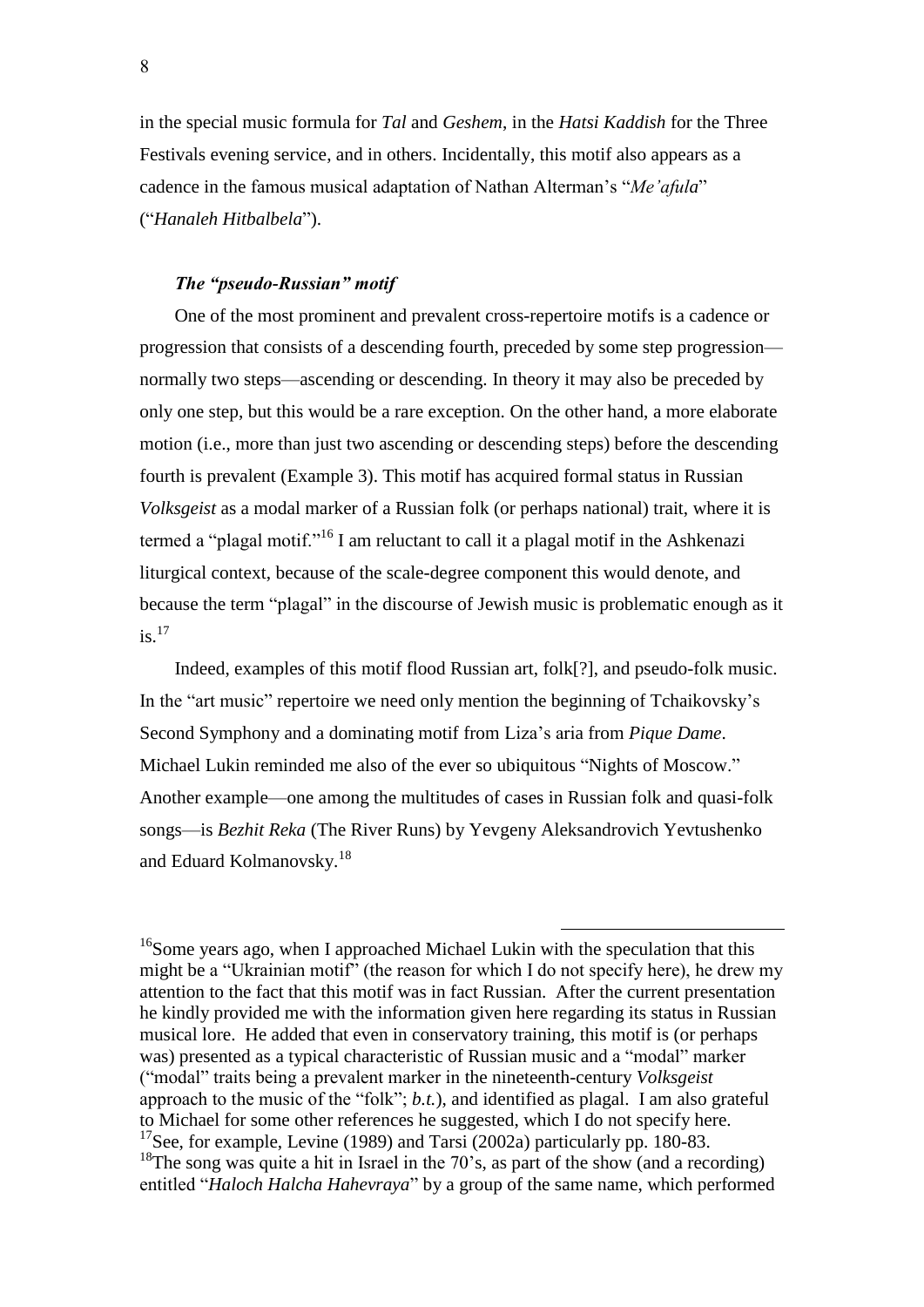This motif is also extremely prevalent in the Jewish secular repertoire: in "folk" songs and their arrangements, Hassidic and Kleizmer music, *Zmirot*, and art songs, as well as in congregational tunes used at the synagogue. Some examples include *A Din Toire mit Got (Kadish fun Reb Levi Itzchok Barditshev*, arranged by Leo Low), *Ata Echad Veshimacha Echad (*on "*goy ehad ba'arets*"), *Shomer Yisrael* (at the end of each verse), "*shebashamayim uva'arets*" in *Ehad mi Yodea* for Passover, Rothman's "*Vekarev P'zureny*," Avraham Goldfarb's *Roshinkes mit Mandeln*, and in *Dudule* (e.g., Idelsohn *Thesaurus* X, p. 35, No. 125). One among many manifestations of this motif in the modern Israeli repertoire is *Po Be'erets Hemdat Avot* on the ending cadences.

As a cross-repertoire motif in Ashkenazi liturgical music it occurs very frequently. I have yet to conduct a comprehensive search to assess the full extent of this motif's presence as well as all its structural and functional aspects in the various contexts where it appears. The instances I account for here include what I believe to be the clearer, more typical and consistent cases. As an initial evaluation of the role, function, and structural context of this motif, I suggest that it may serve as a closing cadence, at times the closing of an entire section; as a cadence where a transition from one mode or tonality to another occurs; as a transition to a *Piyyut*; as a repetitive insertion within a "mosaic" structure of sorts, perhaps a set of interrelated texts; and it may have other functions that have yet to be explored.

Some examples of the "pseudo-Russian motif" include its use in closing a section of the psalms before *Lecha Dodi* (in the *Kabbalat Shabbat* service) and closing a section at the *B'racha* after *Hashkivenu* (Example 3, second line) on Friday night, which, depending on the tonalities involved, may also be considered a transition to the following "*Vesahmru*," as well as, in some cases, a transition to a different tonality. An example in which the motif functions as a closing of a section and as a transition to the next section as well as to a different tonality is the final cadence of an "*Aliyyah*" in the reading of the Torah, which is also an anticipation of the final *B'rachot*  $(Example 4).$ <sup>19</sup>

 $\overline{a}$ 

the song as "*Bedumiya*" (Hebrew translation by Yaakov Shabtai with Lior Yeyni as the soloist).

<sup>&</sup>lt;sup>19</sup>For a discussion of anticipation in Ashkenazi liturgical music in general (although without addressing this specific case), see Schleifer (1986).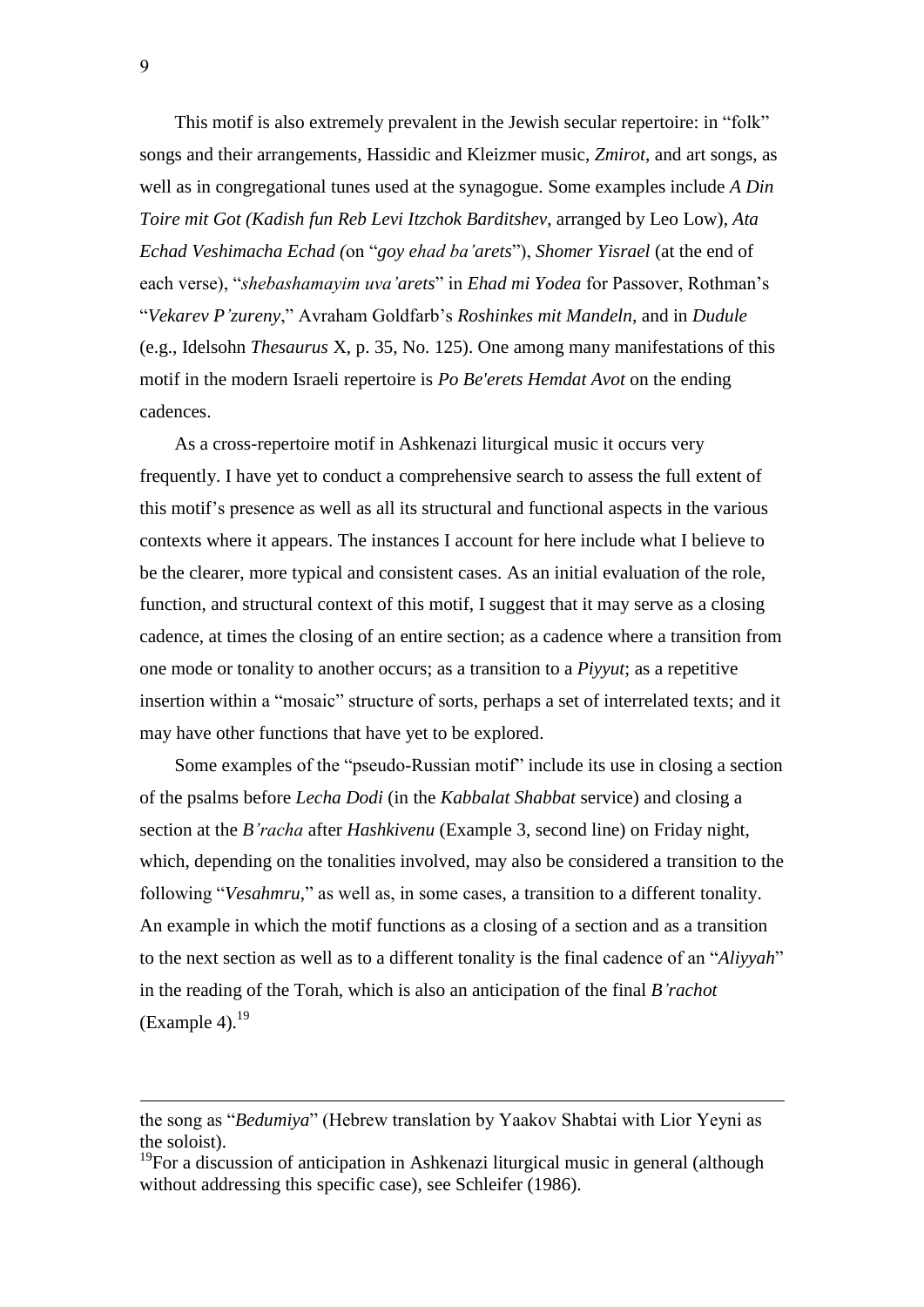This motif has a different phrase structure and function in the Shabbat *Minha* service. One aspect of the Shabbat *Minha* pattern is the combination of motifs to construct a specific type of mosaic. In this configuration, the "pseudo Russian" motif can be inserted after any occurrence of any of the other motifs. In other words, it is an interim motif that can be inserted between any two motifs or between one of the motifs and some free "move."<sup>20</sup> By default it often also functions as a closing cadence (Example 5).

So far as *piyyutim* are concerned, let us only mention the "*Shma Uvirchoteha*" section of the Three Festival evening (*Ma'ariv*). The function of the motif in that context is primarily as a transition from the regular text to the inserted occasionspecific *piyyutim*, primarily *Leil Shimurim* on Passover or its equivalents in other *Regalim*, some of which are no longer used, yet the transition remains (Example 3, line three). Another such transition is on "*or olam b'otsar haiyim*" in the High Holiday *Shaharit*. Also worth noting is the presence of this motif among the several motivic building blocks that constitute the motif-mosaic in *Kol Nindrei* (Example 6). In addition, we may find this motif practically anywhere on isolated occasions throughout the canon.

As a rule, there is not much connection between music for the prayer book and biblical cantillation (*ta'amey hamikra*). <sup>21</sup> Nevertheless some possible points of contact can be identified in a very specific and limited sample.<sup>22</sup> For example, the "pseudo-Russian motif" bears a resemblance to *Zakef Katon* in some versions of the cantillation for *Shir Hashirim* (The Song of Songs). Yet because the similarity concerns a rather minor cantillation feature, and not the primary cantillation texts (i.e., one of the *megillot*), this similarity could be chalked up to coincidence. On the other hand, in some traditions *Shir Hashirim* is read every Friday, thus giving this motif additional exposure in the synagogue, and, the motif by itself, outside of cantillation

 $^{20}$ A complete and precise explanation of "move" is beyond the scope of this discussion. Here it will suffice to describe it as similar to a motif, though not as rigidly defined—i.e., its constituent elements may be changed, varied, or flexibly applied. In some cases, what might be perceived as different motifs or motivic variants are in fact different expressions of the same "move." See also "*melodische Bewegung*" in Lachmann (1978, 52) and "*tenu'ah*" in Mazor and Seroussi (1990–91,  $140$ 

 $^{21}$ This is an involved, complicated topic that may require a counter-intuitive approach. At present it is a sub-topic of a larger work currently in preparation.

 $^{22}$ Again, for the sake of brevity, I will not speculate on the reasons that might underlie these exceptional cases, but I suspect they do exist.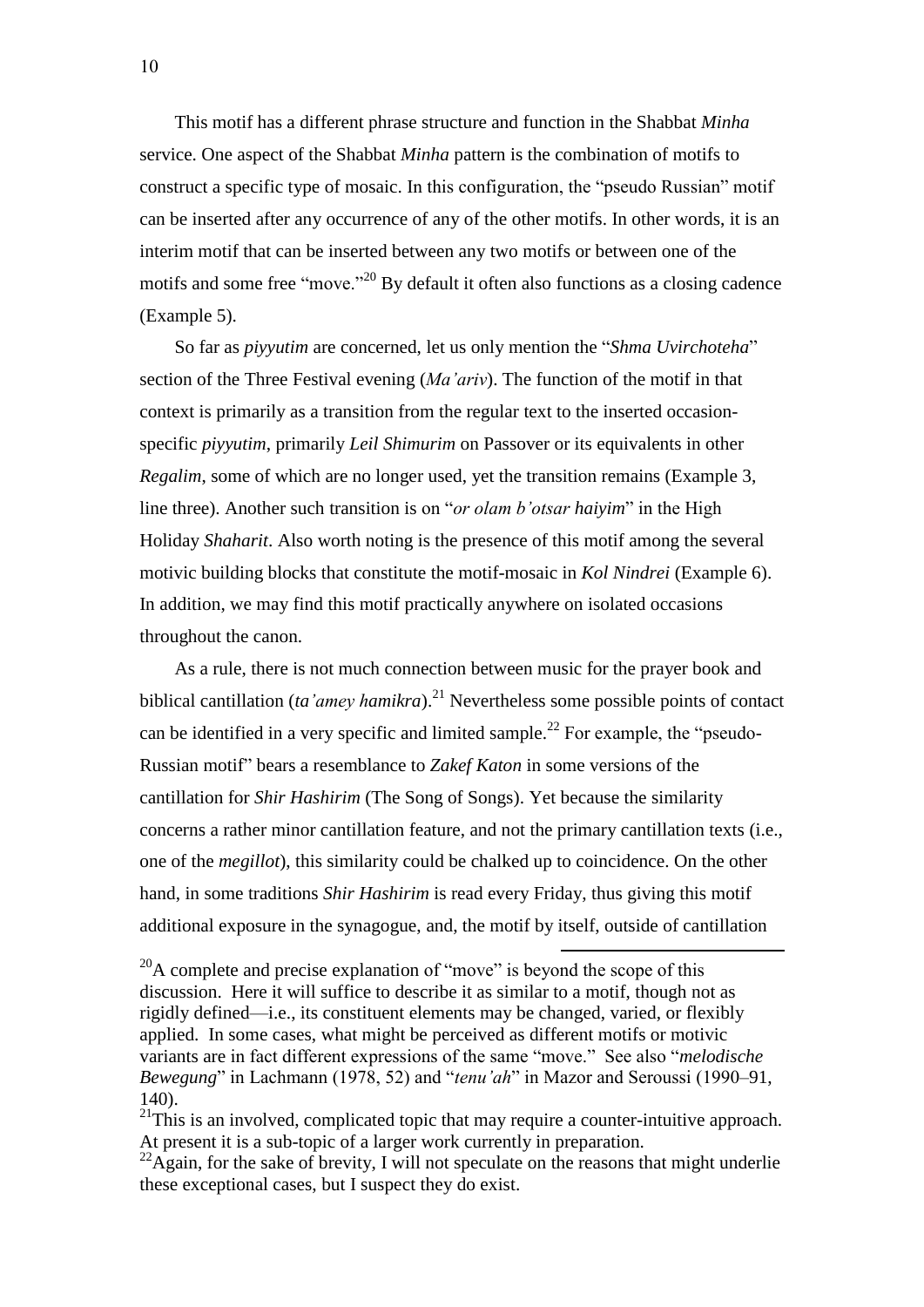context is extremely prevalent. Further research into the relationship between *te'amim* traditions and liturgical music may be called for in this particular case.

In Idelsohn's *Thesaurus* VIII p. xi, a variant of this motif appears as a concluding motif in what he identifies as "Psalm Mode" (*Psalmweise*). While volume VIII features what Idelsohn claims to be Eastern European practices, he states here that this motif is also part of the Western European tradition ("Germanic-Ashkenazic"), with a reference to volume VII (West European tradition), Nos. 2, 4, and 5. In keeping with this reference, according to Idelsohn, in Western European tradition this motif belongs to the liturgical sections of "*Birkot Hashahar*" and "*Psukey D'zimrah*." In *Thesaurus* X, in samples of Hassidic melodies, we can find variants of this motif, among many other examples, in p. 11, Nos. 41, 42, 43, p. 14, Nos. 52, and 53, p. 50, No. 181, and p. 52, in the opening of No. 187 as well as in the opening of the second part of the same example (No. 187, line 5 "Moderato").

In the *Thesaurus* Vol. VII p. xxvi (introduction), a variant of this motif is presented under a brief comment on "*Shabbat Minha* mode," followed by a reference to a few examples in the body of the volume. As is often the case in Idelsohn's work, he does not introduce this variant as a defined component within a model of music theory or analytic framework, but rather to make a historic-comparative point. In this case the variant is used to demonstrate the fact that this *Minha mode* "contains elements of the Pentateuchal mode."<sup>23</sup> Idelsohn also portrays this motif as a way to end a phrase in *Ahavah Rabbah* while avoiding the augmented second—a trait he attributes to Western European tendencies.<sup>24</sup> Among other irregularities, this procedure requires changing some of the notes in the *Ahavah Rabbah* scale itself (lowering the  $3<sup>rd</sup>$  and raising the  $2<sup>nd</sup>$ ). Hence this alteration eliminates the augmented second by moving out of *Ahavah Rabbah* altogether, casting doubt on Idelsohn's explanation of this motif in this context (Example 7). At this stage in my research I have not found any examples of such usage of this motif in *Ahavah Rabbah*.

1

<sup>24</sup>Idelsohn, *Thesaurus* VII, p. xxiv.

<sup>23</sup>Idelsohn*, Thesaurus* Vol. VII, p. xxvi. Idelsohn's "Pentateuchal mode" is one of the rhetorical tools that he uses to construct the (erroneous) derivation of Ashkenazi prayer music, and especially the prayer modes, from roots in antiquity. In this respect, it is interesting that immediately after citing this motif, Idelsohn identifies a different motif as a constituent of "*Minha* mode" that descends from the "Mode of the Prophets"—yet another biblically resonant category that Idelsohn uses to establish the antiquity of liturgical music.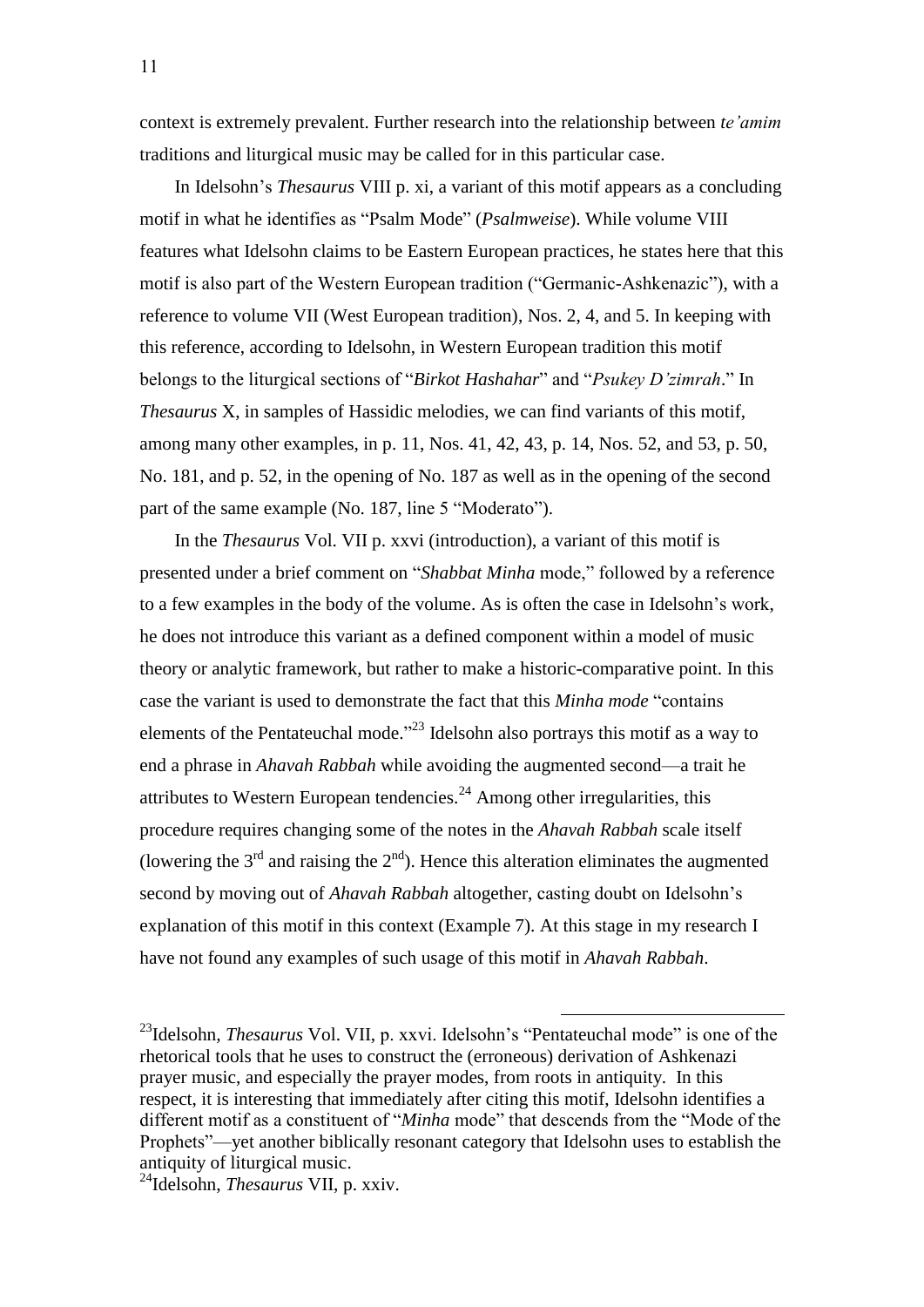# *Fourth Plus Third (4th+3rd) motif*

Another important and extremely prevalent motif is what for the time being I call  $a''4<sup>th</sup> + 3<sup>rd</sup>$ ; motif: two ascending skips—a third on top of a fourth. While the fourth is always perfect, the third may be major or minor depending on the context and the category in which the motif appears. Example 8 illustrates the motif in a few examples from the repertoire; it is extremely prevalent in all Jewish music (not only liturgical) as well as Slavic and Eastern European music (and by extension, many Israeli "folk songs.") It may even cover a much larger territory, and I suspect it may also play a role in the "art music" of Western common practice. Such widespread distribution suggests the possibility that the motif is a universal of sorts, at least in Western common practice, perhaps introducing or suggesting harmonic considerations whether explicit or implied, and very likely involving a cognitive component.

This hypothesis notwithstanding, the function of this motif within Ashkenazi liturgical music is different, probably more case-specific than in other contexts. It is likely that in Western common practice the prevalence of this motif may stem from its inseparable ties to harmonic factors, for it is similar to the unfolding of a 6/4 chord. In the context of the Ashkenazi liturgical repertoire, however, I prefer not to address this dimension of the motif lest we project a perception from Western tonal practice onto a setting where it may not apply. More important perhaps, a 6/4 is primarily a harmonic concept and thus has no place in the monophonic, horizontally oriented, Ashkenazi musical system. Even if we suppose that some oblique harmonic implications might play a role here, the overall perception of this motif in the Ashkenazi system may be qualitatively different from the perception and function of the 6/4 relation in Western common practice.

The various functions and contexts of this motif have yet to be fully explored in detail. Some initial observations concerning the structural factors and functions of this motif are listed here. It may appear as an opening motif (last line of Example 8 from *Havdala*) both at the beginning of a section and, within a section, at the beginning of a new phrase or a new thought or a new passage of textual material (second item on the last line of Example 8, starting the next section after the *K'dushah* in the repetition of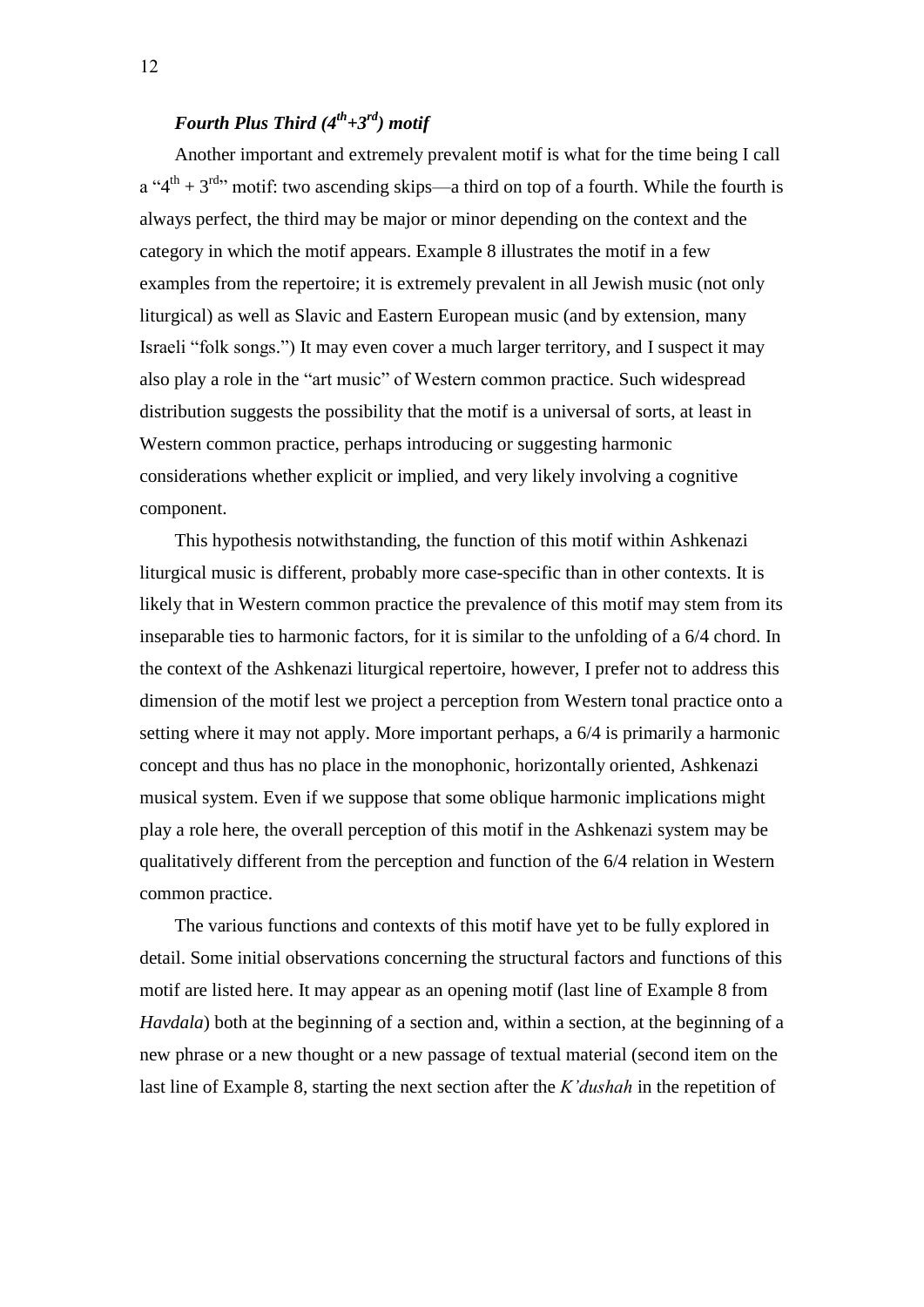the *Amidah* for the Three Festivals). <sup>25</sup> As such an opener, it is a prevalent dominating motif in the Polish-Lithuanian/American, minor-key version of the Friday night service (the section before the *Amidah*—the "*Sh'ma uvirchoteha*"—in *Ma'ariv* for Shabbat), as illustrated in the third line of Example  $8<sup>26</sup>$  It may also be one of the defining motif types of a "mode" (e.g., Adonai Malach; see motifs "E" and "H" in Example 9.) In other cases it functions as an interim, half-cadence, or final cadence, for example in the *Hatzi Kaddish* before *Musaf* for the High Holidays (the top line in Example 8; see also the last motif in Example 28.)

This motif may also constitute a characteristic time-occasion marker in a specific liturgical unit, or a defining motif of such a unit or textual section (e.g., in one of the primary versions of the music for the *Hatzi Kaddish* before the repetition of the *Amidah* when *Piyyutim* for *Tal* or *Geshem* are recited, as well as within the *Piyyutim*  themselves (second line in Example 8). It is also used as a transition mechanism for a tonal or modal change. Specifically, within an "*Ahavah Rabbah*" environment, it is used in shifts from the *Ahavah Rabbah* "tonic" to the "equivalent minor," or to the parallel or relative major of the equivalent minor (in *Ahavah Rabbah* based on E, this would be a transition to A minor, A major, or C major, Example 10). <sup>27</sup> It also has a word-motif connection in some time-occasion contexts. The most common examples of this connection are, in some traditions, in *Shabbat Shaharit* and *Musaf* on the words "*matai timloch betsion*," "*titgadal vetitkadah betoch yerushalayim ircha*," "*az bekol ra'ash gadol*," "*ve'einenu tir'ena*," "*az misinai nitstavu aleha*," and "*beini uvein b'nei yisrael*," among others. In these cases, too, the motif may serve as a transition to, or sometimes just a brief detour through a temporary new tonality or mode.

## *"Step and skip" motifs group*

The last motif I discuss in some detail here is in fact a group of motifs that may be classed under a more inclusive rubric. The defining feature of the motifs in this larger group is a "one-direction step and skip" progression; each motif constitutes a

 $^{25}$ This may be the musical equivalent of the textual construct for which Debra Reed Blank coined the term "liturgical seam," which she uses in her classes at Hebrew College (Newton, MA.)

<sup>&</sup>lt;sup>26</sup>For a discussion of this particular version and its possible Polish/Lithuanian origins see Tarsi (2002b, 180-84).

 $^{27}$ For a full explanation of these terms and concepts, see Tarsi (1991, 6-9).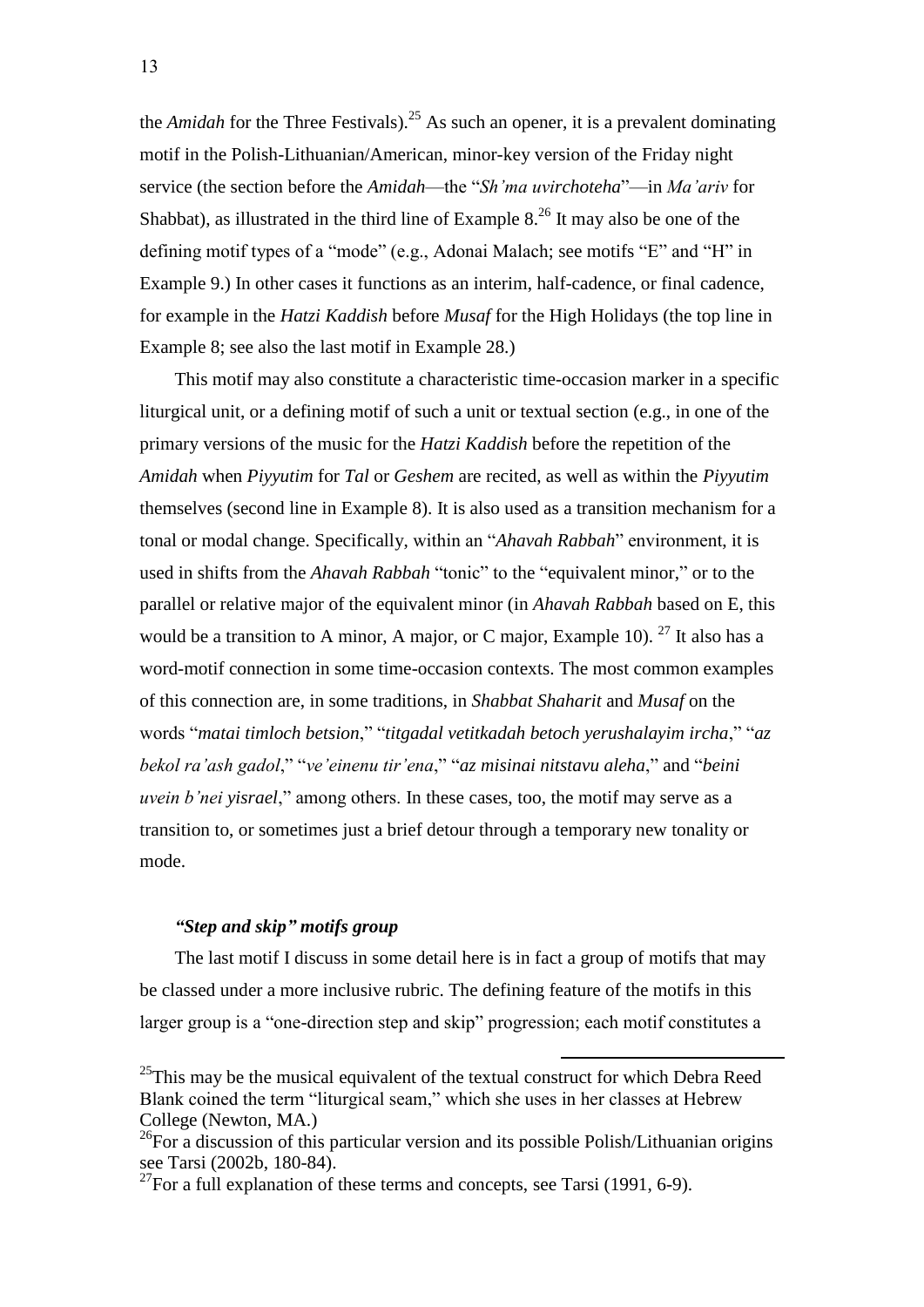step followed by a skip, which varies in size, in the same direction, either ascending or descending. Thus the individual motifs differ according to the size of the interval covered by the skip, as well as other characteristics. As I elaborate upon later, the relationship between these motifs is yet another expression of the fuzzy aspect of the system. I identify these motifs according to their properties in terms of music set theory as  $(0,2,5)$  and  $(0,2,7)$ . <sup>28</sup>

A minimal manifestation of (0,2,5) contains three notes, which may form an ascending or descending melodic line. In either case the highest note is located a minor third above the middle note, and the middle note is located a whole step above the lowest note (Example 11). <sup>29</sup> Whether ascending and descending forms of  $(0,2,5)$ should be regarded as two different motifs ("a" and "b" versus "c" and "d" in Example 11) is a taxonomical choice. It would also be possible to differentiate motifs on the basis of pitch, in which case "a" and "c" would be considered the same motif and "b" and "d" another, different one. The bottom line is that all of these options are yet another expression of fuzzy aspects (see the last section of this paper – "discussion"). The contexts and functions of this motif are many. It may serve as the opening element of a phrase, particularly a continuing phrase (i.e., "*hagadol vehanora*" on *Shaharit* for the Three Festivals or in "*asher bahar banu*" in the Three Festivals *Kiddush*), or a continuation or restatement of a phrase, or as a characteristic defining motif in an "occasion-specific phrase" (e.g., the Three Festivals *Akdamut* phrase, Example 12).<sup>30</sup> As a descending line it may function as a half cadence or an interim closing motif; as a congregational response ("refrain") in a *piyyut* ("*adonai melech, adonai malach, adonai yimloch leolam vaed*" during the High Holidays—a case in which both (0,2,5) and (0,2,7) appear in succession one after the other in an ascending variant followed by a descending one – the first two lines in Example 13);

 $^{28}$ Forte (1973). See also Hanson (1960).

<sup>&</sup>lt;sup>29</sup>We have yet to explore whether the case in Example 13, line 5, where the "step" element of the motif is actually a half step, is a unique exception that nevertheless remains within the (0,2,5) category; alternatively, the description of that category could be altered to include this example, or this example could be assigned to a separate  $(0,1,5)$  category.

<sup>30</sup>I suggest that this motif is not, in fact, exclusively an *Akdamut* motif but rather the overall seasonal tune for the Three Festivals (primarily for *Ma'ariv*), which is also used for *Akdamut* in some traditions. The actual seasonal tune specific to *Shavuot*, and thus the one used for all the other texts that implement a seasonal tune (i.e., *mi chamocha* or *hodu ladonai* in the *Hallel*, some congregational responses, and the like), is the tune (considered to be a "*missinai*" tune) featured in Example 20.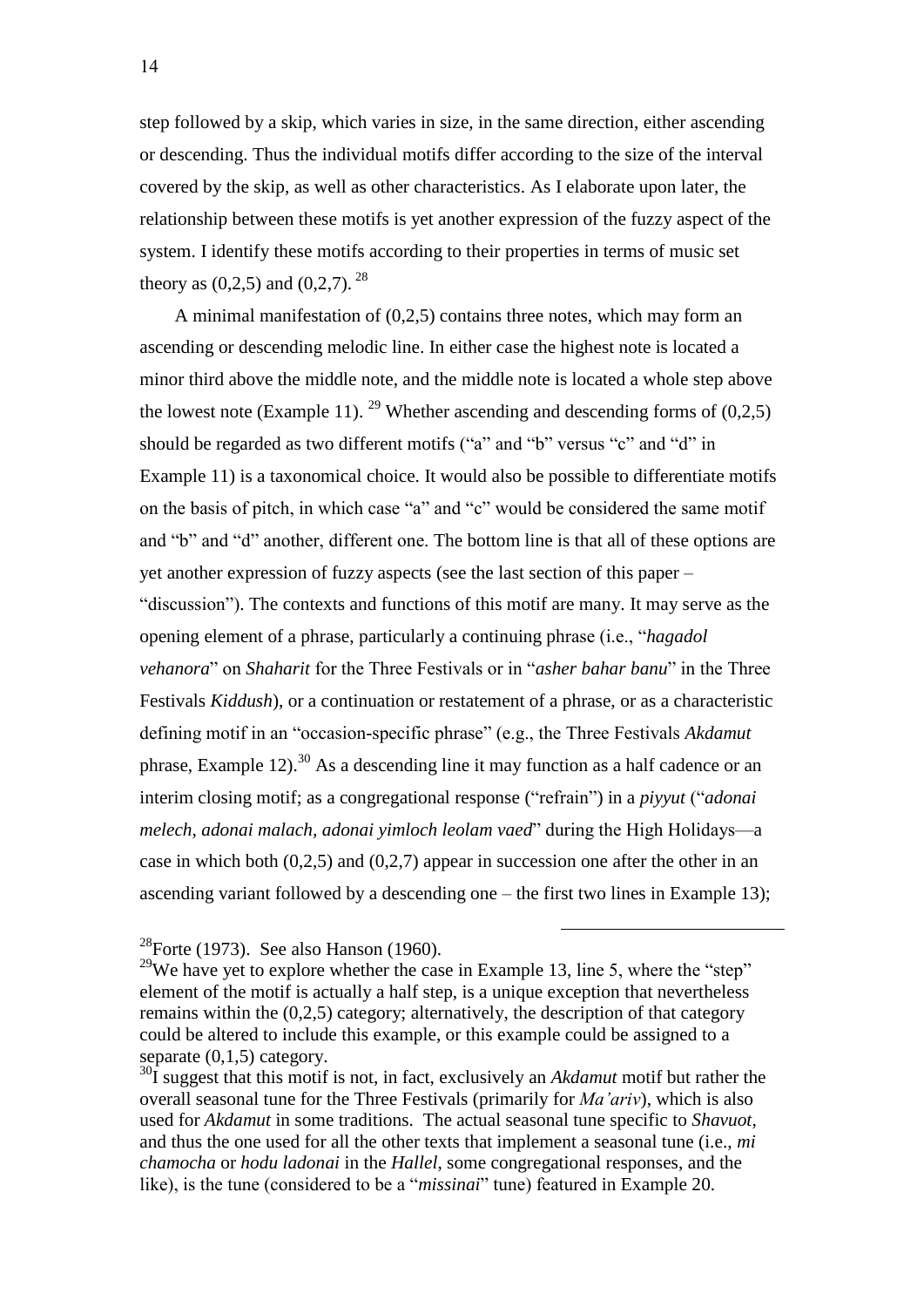as a cadence marker in a designated liturgical section ("*Psukey D'zimrah*" for Shabbat, particularly as an ending cadence as featured in Example 14); as a characteristic within a motif type in a "mode" (e.g., *Adonai Malach*—see all the variants of motif "J" in Example 9), and in many other situations.<sup>31</sup> In Example 15 we can observe this motif right after "*Hamelech*" for the High Holidays *Shaharit* service, and in Example 16 it appears in the equivalent liturgical spot in the Three Festivals ("*ha'el beta'atsumot uzecha*"). Example 13 also illustrates this motif in two other texts from the Yom Kippur *Ma'ariv* service.

The second motif, (0,2,7), manifests itself as three notes, the second note located a step from the first, and the third note, a perfect fourth from the second. As in the case of (0,2,5), this motif comes in four different permutations (Example 18). One of the most frequently encountered roles of one of these permutations ("c" in Example 18) is as a primary and fundamental signifier of a specific function on a specific occasion—the ending motif typical of the Three Festival morning services, particularly the *hatimot* (the last three notes of the bottom line of Example 19, the ending of Example 21, and the last motif in Idelsohn's "'*Amidah* Mode' for the Three Festivals" in Example 23.) Related to this function are two permutations (ascending and descending) of this motif in the melodic pattern for the *reshut* that begins with "*misod hachamim unevinim*" during the High Holidays, which is also applied to its related liturgical equivalents throughout the liturgy (marked in the top two lines of Example 21.)

In *Thesaurus* VIII, p. xiv, Idelsohn presents the melody for *misod hachamim*, identifying it as "*Kerova* Mode."<sup>32</sup> Idelsohn mechanically transforms this one-phrase melody into a "mode" by dividing this line into six segments which he identifies as discrete motifs (Example 22). The last motif in this collection consists of six notes, the last three of which constitute a descending (0,2,7). Idelsohn acknowledges that this motif is also the closing motif in the Three Festivals, noting that it is similar to what he calls the "*Amidah* Mode" for the Three Festivals (p. xiii, "mode 12," Example 23). The same exact motif is also identified separately, later on the same

 $31$ In a clever play on this use of this motif, Leib Glantz deploys it before an atypical note (5 below the tonic) in his setting for *Birkat Hahodesh* (Example 17). See also Tarsi (2008, 180).

<sup>32</sup>Clearly Idelsohn's use of the word *K'rova* here derives from the fact that *Misod Hachamim* belongs to the category of *Piyyut* (in this case a *Reshut*) identified as *K'rovot* (*Piyyutim* that take place during the repetition of the *Amidah*).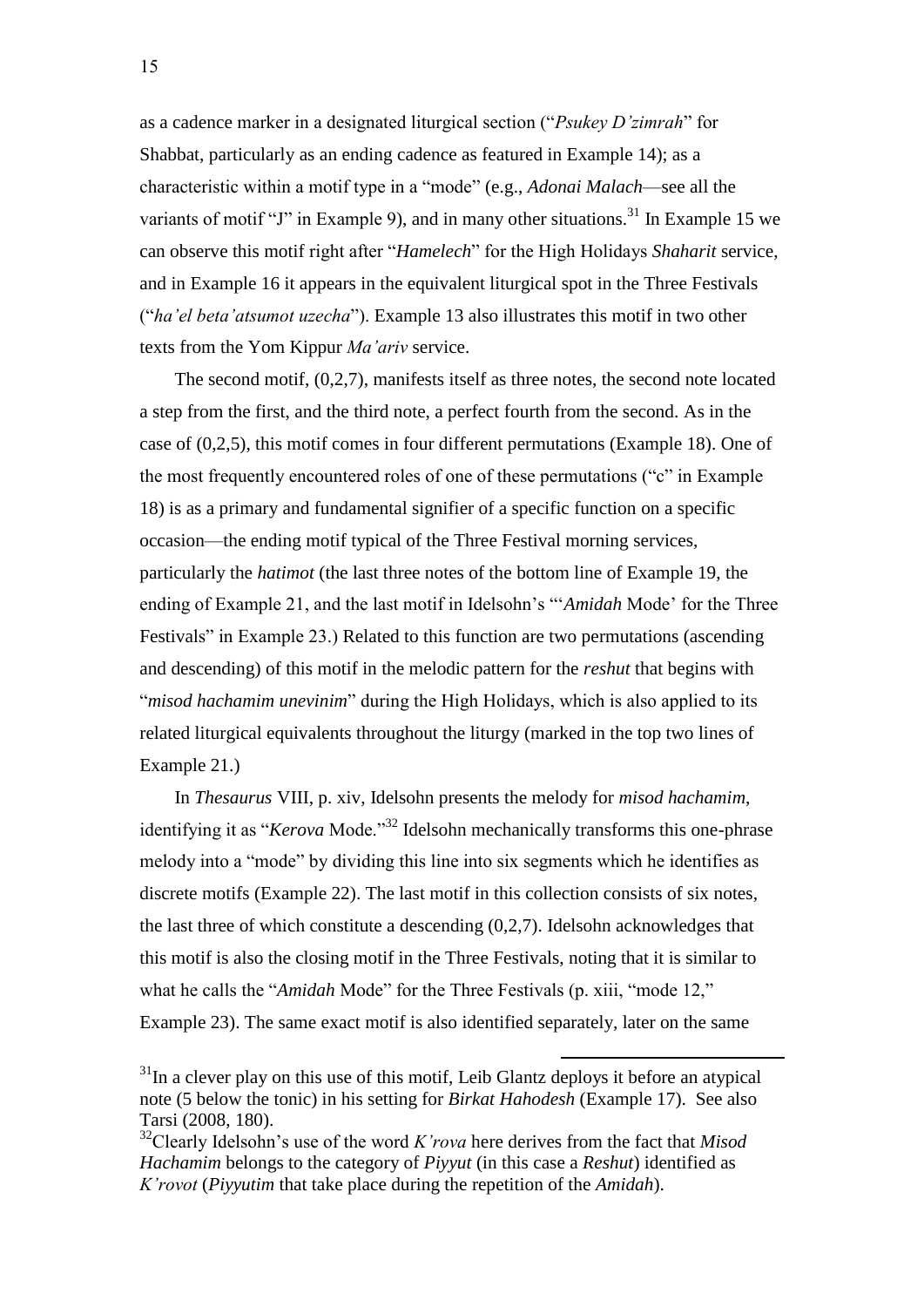page, as the closing of what Idelsohn terms "*Sliha* mode" (*Selichaweise*, Example 24). We should note, however, that whereas in Idelsohn's "*Kerova* Mode" this motif ends on the tonic, the Three Festivals ending is on 4 below the tonic (compare Example 22 with Example 23, as well as with the cadence in Examples 19 and 21).<sup>33</sup> On the other hand, the last three notes of the second motif in his table depicting the "*Kerova* mode" do constitute the same motif, except here they are on the same scale degree as the Three Festivals ending (8-5-4).

It may have been this combination of a "*Sliha* mode" and "*Kerova* mode" (Example 22) that prompted Charles Davidson to use the term "*Krova* motif" in reference to yet another, different manifestation of (0,2,7) in his classes at the Jewish Theological Seminary. Davidson's term does not apply to this motif as it appears in Idelsohn's "*Krova* Mode," however. Davidson's "*Krova* motif" names a particular variant of (0,2,7)—in which this motif in its descending form is preceded by an ascending perfect-fourth skip—that appears mainly during the middle section of the Cantor's Repetition (*Hazarat Hashats*) for the High Holidays, but this variant is based on the tonic of the relative major within a section that is primarily in a minor key (Example 25).<sup>34</sup> The same variant also appears in some High Holiday *Piyyutim*, especially in those that feature what is commonly called in the field "*S'liha* Mode" (Example 26).<sup>35</sup> (We should note, however, that in this specific context this motif is not the signal for a congregational "insert.")

There are many more configurations of this group as well as liturgical uses for it. I have focused here only on a very few examples of both (0,2,5) and (0,2,7) as a case

 $33$ See Tarsi (1991) and Tarsi (2002a).

<sup>34</sup>Davidson's term "*Krova* motif" has been replaced by Joel Kaplan's more befitting term "insert motif." Traditionally, the use of this motif comes before (and in fact may have been a signal to the congregation for) the "insertion" of a congregational recitation of the following text.

<sup>35</sup>Different from Idelsohn's "*Slichaweise*," this semi-insider/practitioner term refers to the symmetrical two-part responsorial that is used for texts such as "*Avinu Malkeinu*," "*Le'el Orech Din*," "*Sh'mah Kolenu*," "*Or Zarua Latsadik*" before *Kol Nidrey*, "*Al Het*," the preliminary verses before blowing the *Shofar* on Rosh Hashanah ("*min hametsar karati yah*"), and others (see Example 26). The use of other terms and different paradigms to apprehend this pattern (e.g., Eli Schleifer's identification of this mode as a Psalmody) is a subject on which no agreement has been reached. The clearest exposition of this territory occurred in a panel meeting devoted to this topic during *Performing Psalms: Practices and Perspectives*, The French Research Center in Jerusalem International Workshop (Jerusalem, October 29, 2009), with papers and presentations by Eliyahu Schleifer, Judit Frigyesi, Amalia Kedem, and Boaz Tarsi.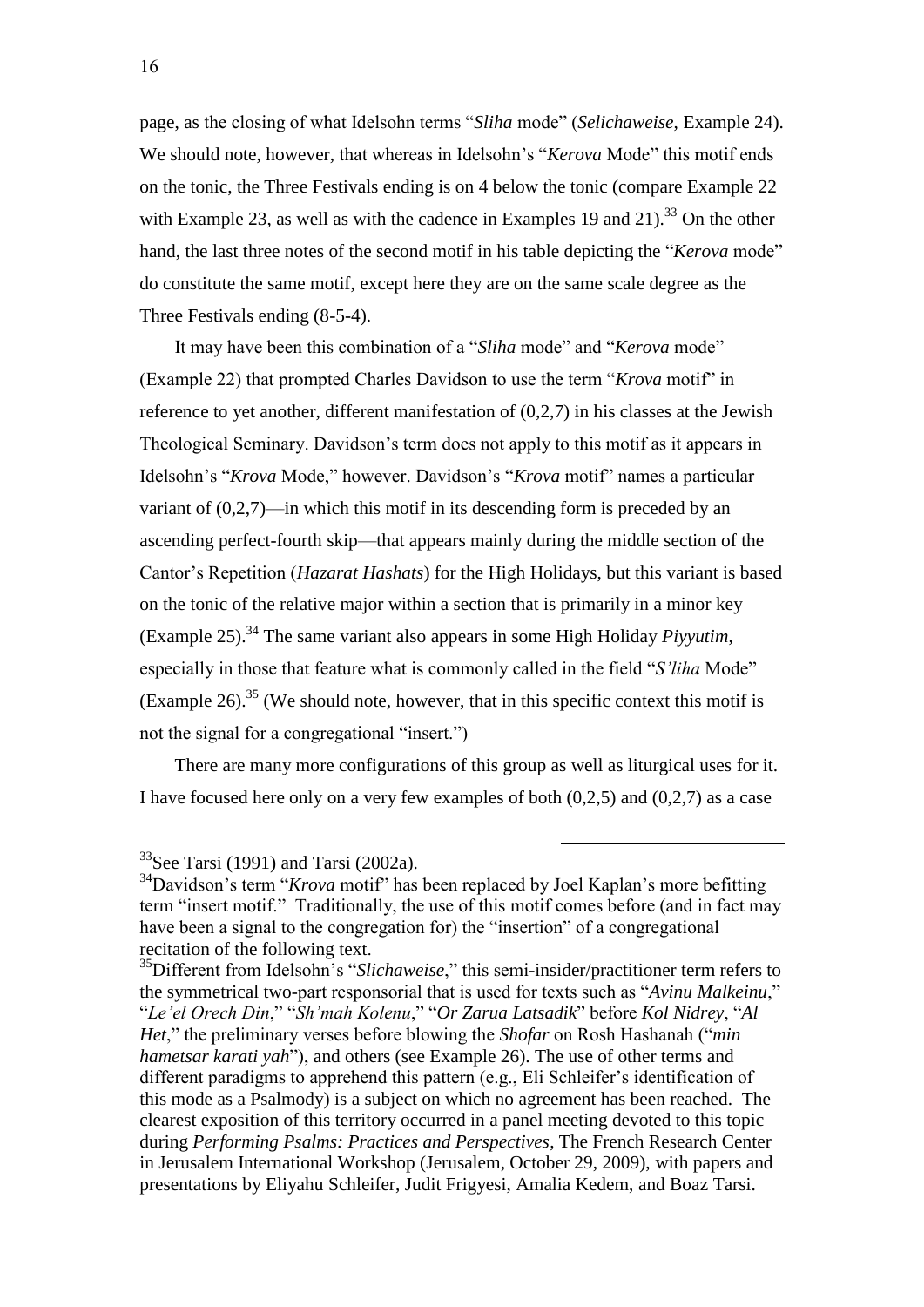study. One final expression of a motif from this group is worth noting (Example 20). According to the definitions of set theory, it is an example of (0,2,5), although at first glance it may not appear as such. But according to Forte, (0,2,5) can also appear melodically as a progression of a whole step followed by a fifth. I recognize a single example of (0,2,5) expressed as a step followed by a skip of a fifth (ascending) in the seasonal tune for Shavuot, which some circles consider a "Western European version" particularly in its usage for *Akdamut* (see also footnote 30 above). The uniqueness of this example raises the taxonomical question of whether it merits a separate motif category. Of course, that depends on how broadly one construes the intrinsic fuzziness of the (0,2,5) category. Yet this particular configuration of (0,2,5) is also unique in the sense that—so far as I know—it appears only once in the entire repertoire. Thus we may either include it in the (0,2,5) category or view it as a singular anomaly, or at least a rare exception. In any case, its connection to (0,2,5) is clear and thus it certainly belongs in the overarching group of "step and a skip" motifs.

### *A fuzzy element in the signifier of the classifying unit*

Fuzziness can operate at more than one level of a classification scheme. For the most part, the classification of the motifs discussed thus far is fuzzy insofar as each motif can be featured in more than one time-and-occasion category. This fuzziness is compounded by the occurrence of variations on a defined motif, or cases of overlap where the same group of notes can be described in more than one way and can thus be slotted into multiple categories. Thus, in addition to fuzziness with respect to the assignment of motifs to time-and-occasion categories, we must also grapple with fuzziness of what the definition of the motif is with respect to its variants (i.e., when something can be considered a variant of the motif and when we can no longer perceive it as such), and finally, with how we define the category of motifs itself.

As we briefly noted in the previous section, the very grouping of all of the "one direction step and skip" motifs  $([0,2,5]$  and  $[0,2,7]$ ) under the same heading may create issues of taxonomy and classification. Specifically, it raises the question of how to distinguish between note-patterns that are variants of the same motif and note patterns that belong to distinct motifs. Other facets of motif-level fuzziness include the attribution of the same group of notes to different motifs, or cases where a single group of notes can be regarded as two variants of the same motif or as two separate motifs. Alternatively, a single group of notes may display two traits, maybe even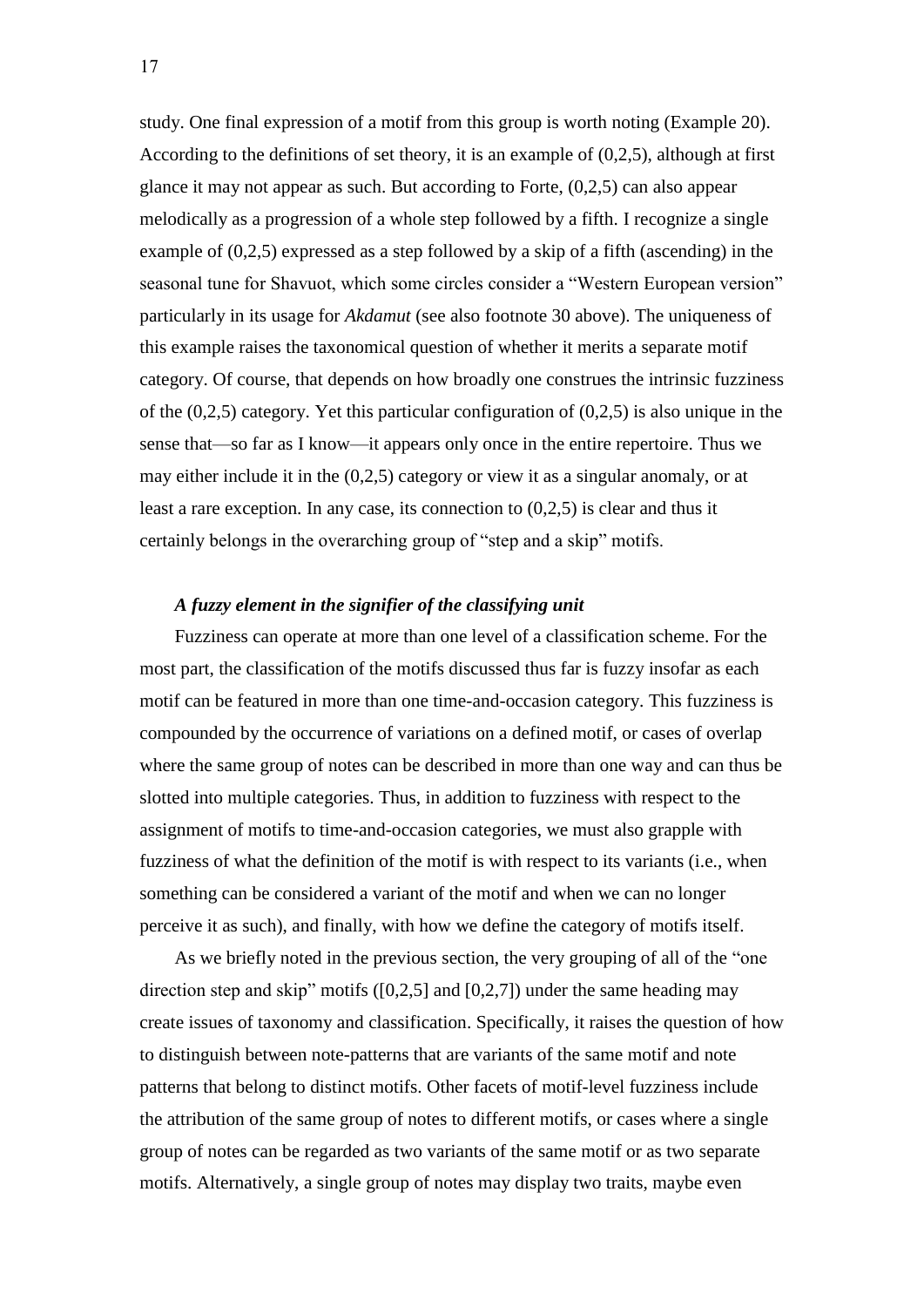three, each one a defining feature of a different motif. Thus the fuzziness intrinsic to the assignment of motifs to time-and-occasion categories is repeated, and even multiplied, at the level of the motif.

The "one direction step and skip" motif defined above can be used to illustrate some of these issues. That motif includes two groups of notes, (0,2,5) and (0,2,7), and the notes in each group may occur in multiple permutations (Examples 11 and 18). Yet each group of notes could also be treated as a distinct motif and assigned to its own category. But each group of notes may occur in an ascending or descending sequence. Thus, not only these two categories may also be considered one, but each one of them by itself may be considered one category or four distinctly separate categories. We may pose the question whether the descending option constitutes a marker of a different class from the ascending, thereby suggestion two different categories. Conversely, we may also establish a distinction between cases in which the skip follows the step and vice versa (i.e., one is an inversion of the other) and even cases where the skip is both preceded as well as followed by a step. Would any of these possibilities render these different variants of the "same" motif, and the same taxon? Could each one of them constitute a separate class in and of itself or still yet, some in-between combination? The answers to those questions could be yes or no, and each option would result in a different taxonomical unit; the validity of both of them is the manifestation—and/or the cause—of the fuzzy nature of the system, and in this case, the fuzzy element in the taxonomical typology itself. Admittedly, this is a different class of fuzziness, which concerns the issue of the level at which we "split" a category, i.e., adding more and more subcategories. The fuzziness involved here is with the idea that we do not necessarily have to make a distinct decision as to this level of categorization. In other words, we do not have to view it as a matter of either/or (e.g., either one category that includes all of its potential sub-categories, or consider each one of these as a separate category in and of itself) but rather leave both options as one, yet fuzzy,

Another fuzzy element in the classification system itself appears among the step and skip, or motifs ( $[0,2,5)$  and  $(0,2,7]$ ), the  $4<sup>th</sup>+3<sup>rd</sup>$  motif, and the "plagal Russian" motif. To begin with, the core of the "quasi Russian motif," or at least the minimum that all of its variants share, is a step and a skip of a fourth. Although, as Example 3 demonstrates, the "quasi Russian motif" normally presents itself as part of a more involved progression, in its most basic form it is indistinguishable from one of the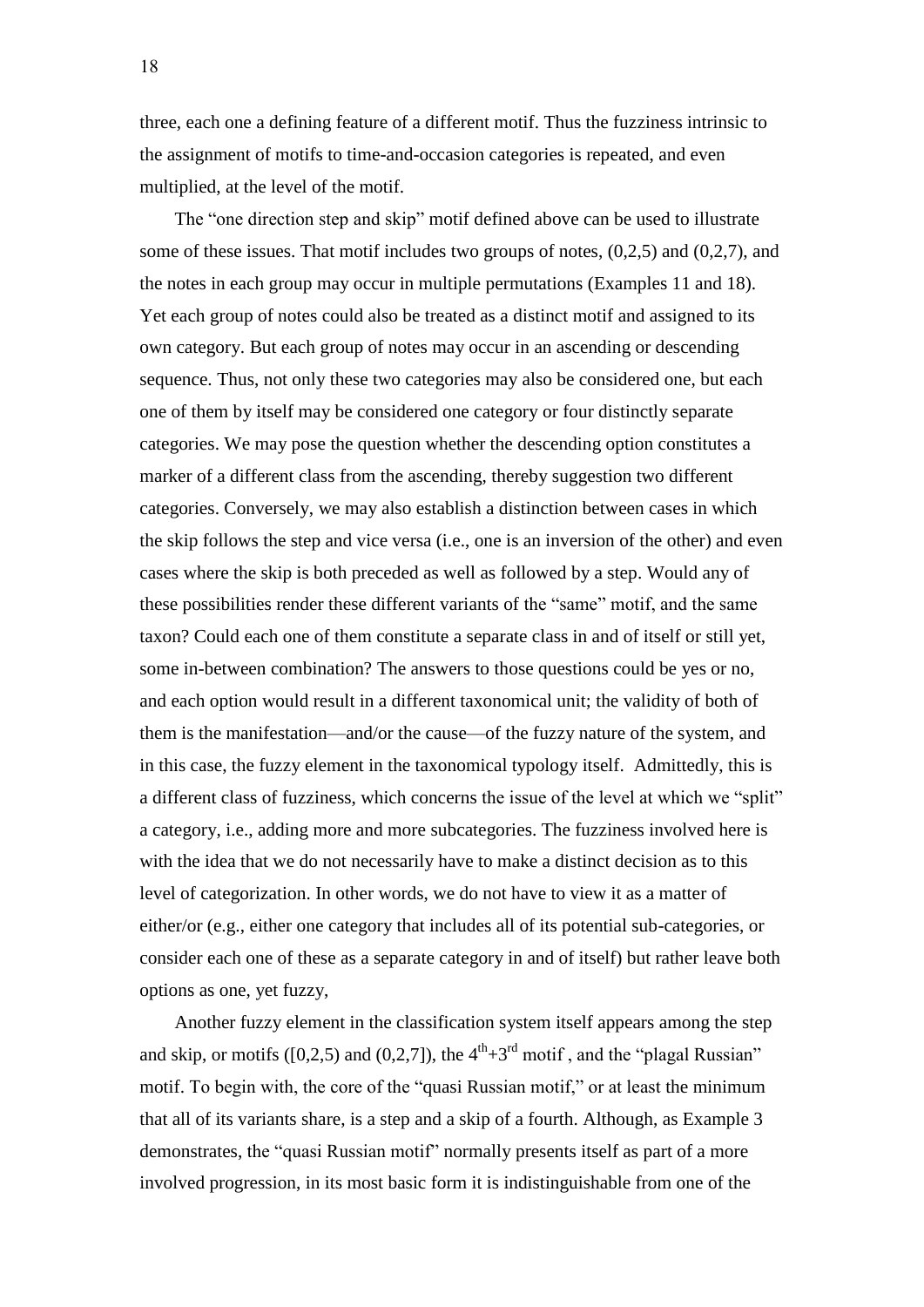permutations of (0,2,7)—the last motif in Example 18 (see the first motif in Example 28). Granted, when it is not the most basic form, there are also other differences; the question is whether these differences are significant enough to render it a separate category, and more important, what choice of viewing the matter contributes to a better understanding of the overall system.<sup>36</sup> The last fuzzy element in the criteria for categorization of the cross-repertoire motifs I presented here stems from a particular manifestation of (0,2,5). One of the expressions of (0,2,5) is in the motif types of the *magen avot* mode.<sup>37</sup> Motif-type J in Example 27 represents different idiomatic approaches to the mode's *finalis* on 5. As we can see many of them constitute some combination of a step and a skip of a fourth. A related element in this table is motiftype D1. It is identical to one of the variants of motif-type J, but here it represents one of the more common and specific variants of an approach to a pausal tone on 5 (motiftype D). It too consists of a skip of a fourth followed by a step. Yet this is also a common variant of an approach to the *finalis* in *Ahavah Rabbah* (particularly in a cadence, and as such, one that "bypasses" *Ahavah Rabbah*'s constitutional augmented 2<sup>nd 38</sup> Hence, when this motif is used in *Ahavah Rabbah*, it is not clear whether it is functioning as a variant of a (0,2,7) motif or whether it is functioning as a variant of a  $4<sup>th</sup>+3<sup>rd</sup>$  motif, creating a fuzzy area between the two (Example 28). The nature of a fuzzy system allows us to keep these options open without having to decide on one of them.<sup>39</sup>

For example, as discussed above, it is equally possible to establish only one overall category under which all the motifs that consist of a step and a skip belong, or to subdivide them into two separate sets  $(0,2,5)$  and  $(0,2,7)$ , or to subdivide them even further into descending versus ascending motions within each set. Alternatively, it would be possible to divide the step and a skip motifs into ascending versus

 $36$ The answer in this specific case is, in my view, yes. Nevertheless, within the framework of this discussion I do not set out to provide the answers to these questions but only to point out to the fuzzy areas they create.

<sup>37</sup>Tarsi (2001-02, 61-62 and Example 2).

<sup>38</sup>It is significant that in *Magen Avot* the approach is to the 5 of the scale, while in *Ahavah Rabbah* it is to 1, because of the unique symbiosis of *Ahavah Rabbah* and the minor scales based on its fourth degree ("the Equivalent minor"), which renders the 1 of *Ahavah Rabbah* (to which this motif leads) identical to the 5 of the minor. See Tarsi (1991, 6-9).

<sup>&</sup>lt;sup>39</sup>Of course, in a particular specific context an ambiguous variant might very well be functioning as one option or the other, in which case it would be possible to decide which motif it effectively represents.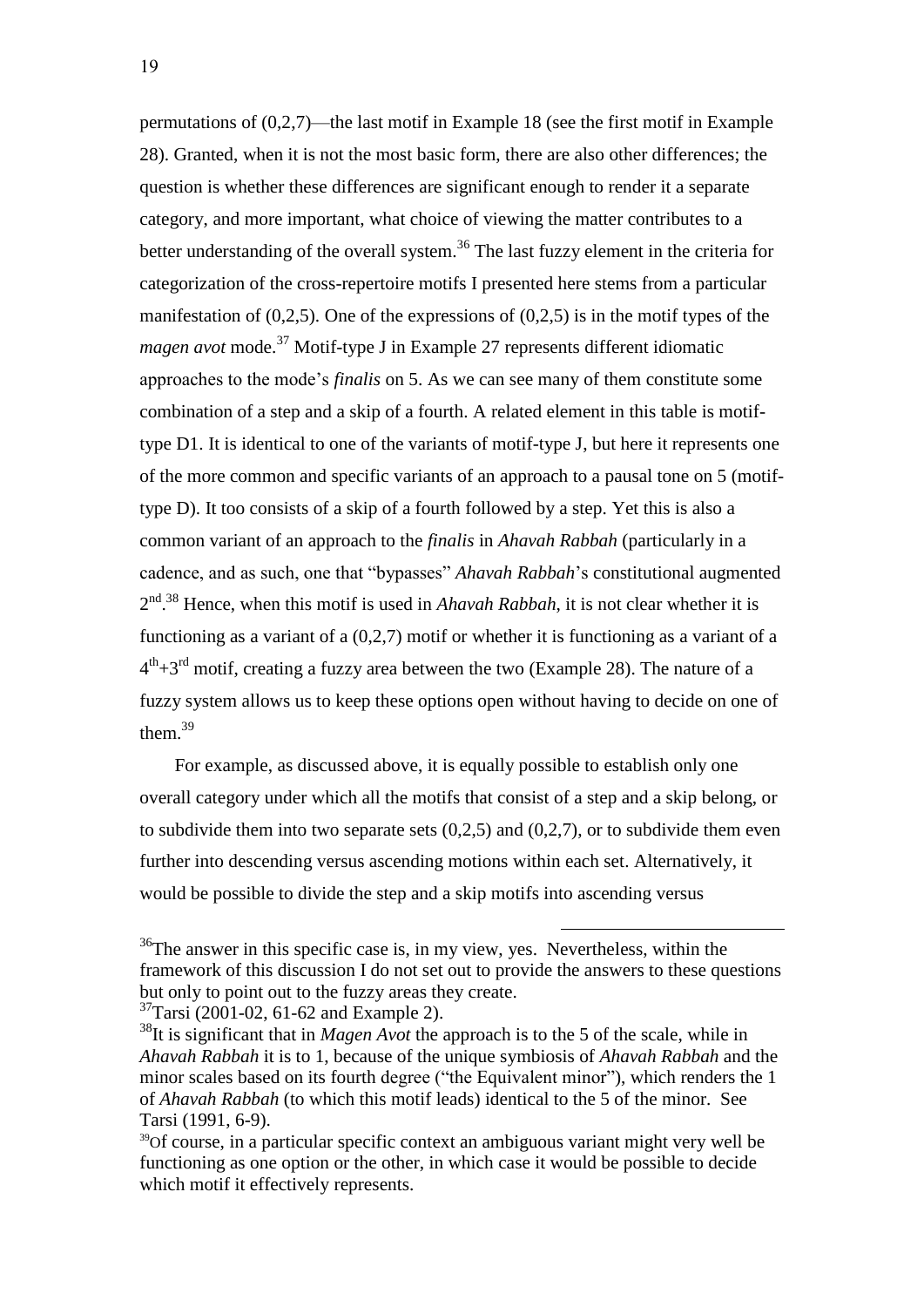descending motions without dividing them into a (0,2,5) set and a (0,2,7) set, among several other classification options. Eventually in this case, as well as all other cases where several options exist, it is necessary to determine which similarity (and by extension which differences) should govern the classification system at the highest level. Nevertheless, even this consideration may change depending on the specific topic we seek to explore. Thus the default guideline overall is to let all options remain in place, which in itself is just another aspect of dealing with the fuzzy nature of this system.

#### *Other possible motifs*

In addition to the cross-repertoire motifs discussed above, there are five other candidates that have yet to be explored. The first is the above-mentioned motif-type D1. Specifically, what is at issue here is whether the presence and function of D1 in *Ahavah Rabbah* and *Magen Avot* as opposed to its presence and function elsewhere justifies designating it as a separate cross-repertoire motif. A second possible crossrepertoire motif is an ascending skip from scale degrees 5 to 8 (e.g., motif G in Example 27). The descending version of this motif may be treated as a variant or as a separate category. Other variants of this move may present fuzzy categorization criteria that may or may not require a decision. A third possibility is what is now commonly referred to as either "*revia*" or "*darga*" motif, a typical example of which is the first measure of Example  $19<sup>{40}</sup>$  In defining this motif we also need to take into account a few tonal or modal considerations, its specific context, and *ambitus* and scalar factors.<sup>41</sup> A fourth possible motif to explore is a descending tetrachord, perhaps specifically from scale degree 8 to 5 or from 5 to 2. The fifth possibility consists of a

 $40$ When he taught at the Jewish Theological Seminary, Brian Mayer called this pattern "*Revia* motif" due to its similarity to the musical rendition of a High Holiday cantillation motif named *Revia*. Charles Davidson refers to this motif as "*Zarka*  motif" for similar reasons. The same motif also appears in Lachmann's cantillation table for Lamentations (*Eicha*) as the cantillation motif for *Zakef Katan*. As noted above with respect to the possible connection between  $(0,2,7)$  and a cantillation sign in *Shir Hashirim*, there is a serious methodological flaw in identifying cantillation patterns from scripture music in the context of liturgical or prayer music. Nevertheless, in the two specific cases noted here, there are legitimate grounds for speculating on a possible influence or dependence (see also comment above to which footnotes 21, 22 relate).

<sup>&</sup>lt;sup>41</sup>For a detailed discussion of this motif in different contexts and as part of a larger tonal, modal, and scalar construct, see Tarsi (2002a, 172-75).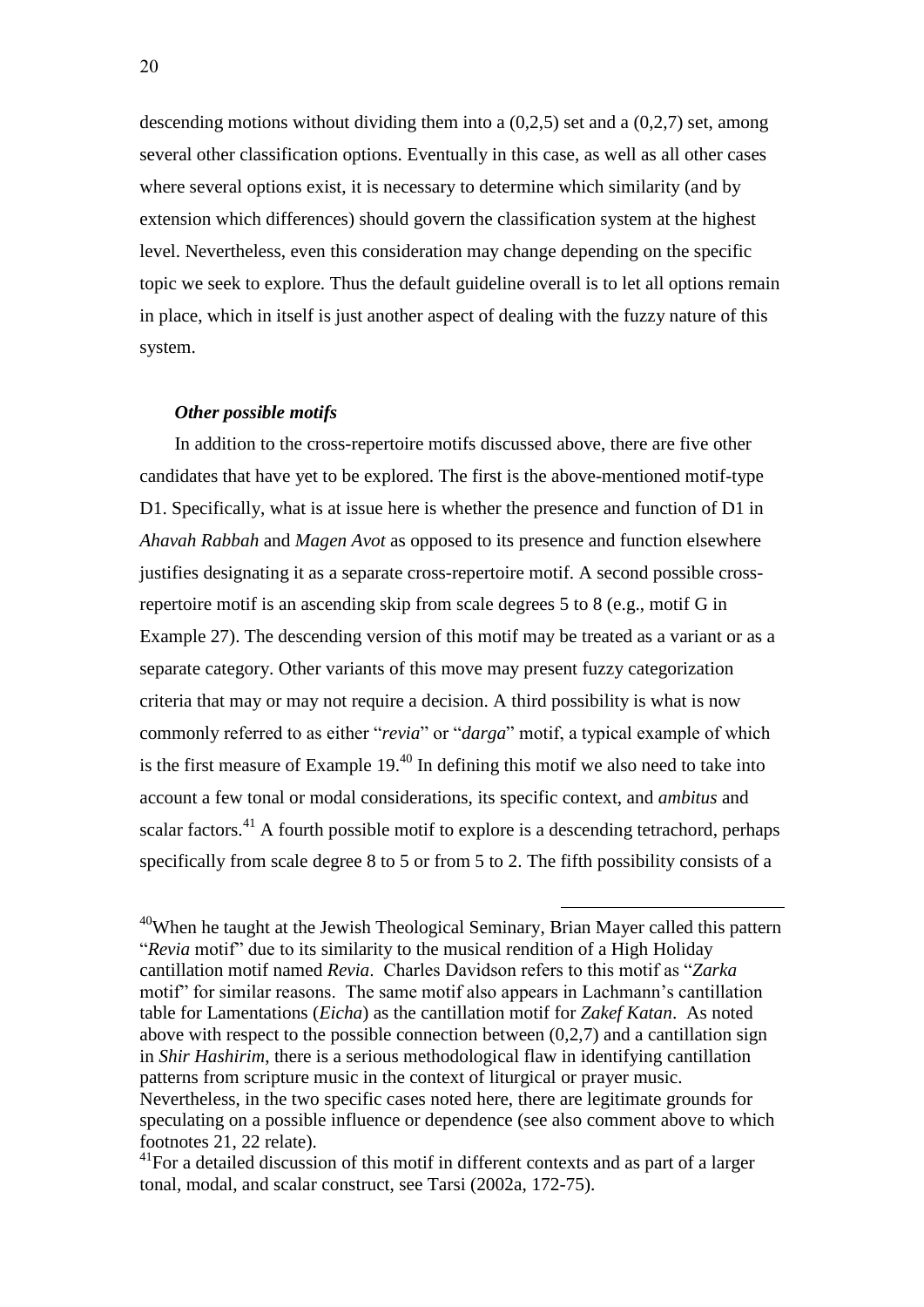descending 1/2-1½-1/2-1 pentachord ("Ukrainian Dorian") from 5-1 (either within a minor tonality or in *adonai Malach* mode) and from 8-4 in minor, which may also be construed as a non-structural but typical ornamentation in *Magen Avot* mode, as well as a structural element and a marker in some versions of the evening service for the Three Festivals (*Shalosh Regalim Ma'ariv*.)

#### *Discussion*

The very nature of fuzzy classifying systems is that they contain elements whose properties align them with more than one category. The advantage of identifying these systems as fuzzy is that there is no critical need to choose between these categories. The element at issue can thus belong to some degree in one category and to another degree in the other. Moreover, some properties in and of themselves are ambiguous enough to be associated with two different categories.

As mentioned at the outset of this discussion, unpacking the repertoire at hand involves a process of taxonomy and classification. The cross-repertoire motifs identified above are simply an outcome of the typology and the properties chosen to define the taxonomical units. The choice of defining properties, however, is not arbitrary. The underlying objective is to create a working taxonomy whose typology is meaningful in the context of the practice it represents. As it so happens, the definitional choices made here yield a very efficient classification system that contains little overlap between categories and, at least hypothetically, the fewest or no empty sets. Given the classificatory feature chosen as the principle one (primarily time-occasion-calendar), which I believe is the most befitting to this discipline, the motifs that belong in more than one taxon may carry further significance than we currently recognize, which opens up another, new direction to explore. Clearly, we must first identify them and place them in their respective location in the overall mapping process. We also have to include their fuzzy aspects in order to keep the taxonomy intact and in place.

Addressing cross-repertoire motifs, this paper touched on only one dimension of the fuzzy nature of the system that underlines the liturgical music of Ashkenazi tradition. Yet, as such, in can serve as a case-study of how any fuzzy aspects may come into play within this system. The initial procedure here serves to map these motifs within the overall system. Yet it also demonstrates how handling cross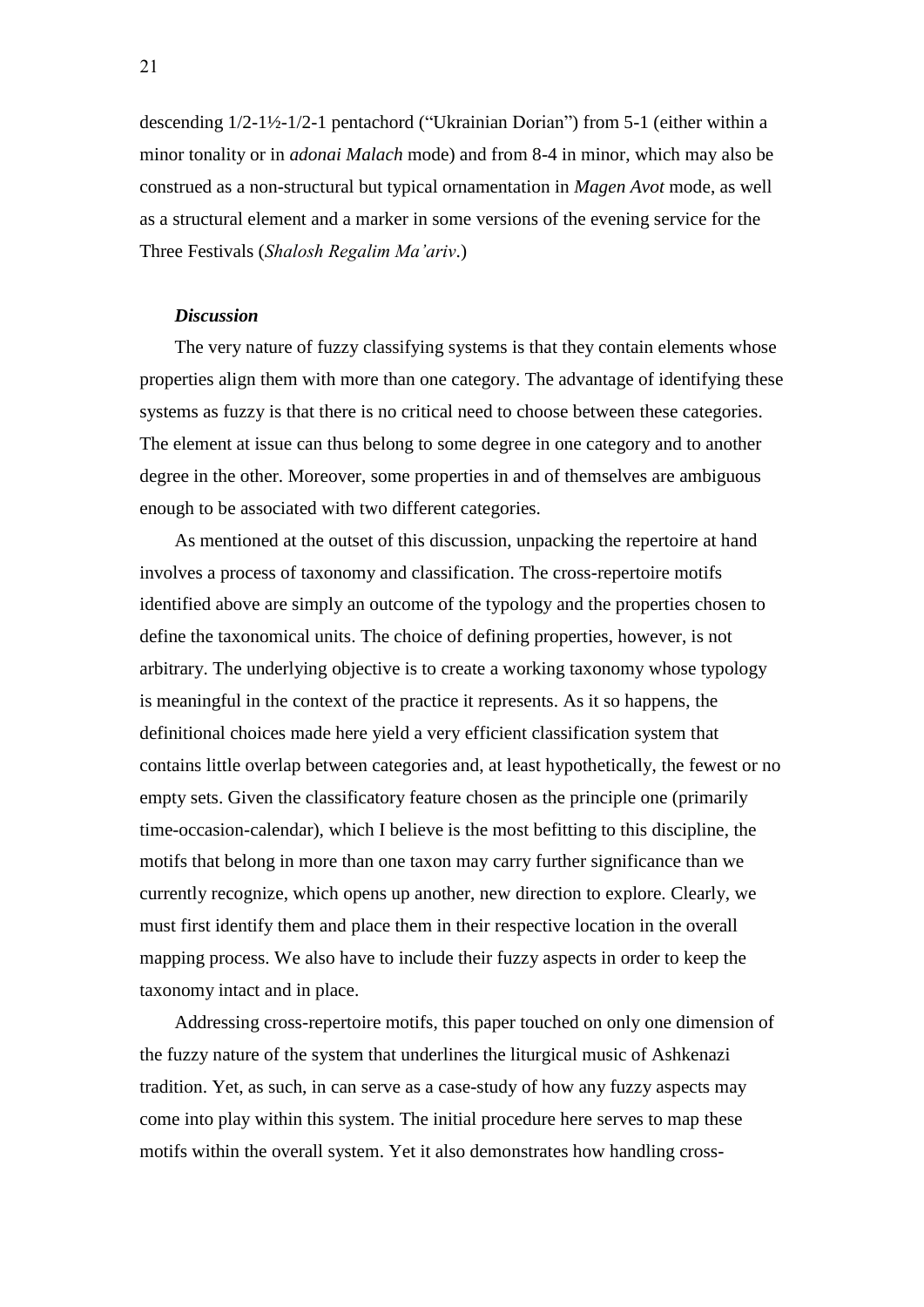repertoire motifs as a fuzzy aspect enables us to incorporate this component into a working definition that is consistent as well as coherent and cohesive.

In view of how we handle an ambiguous item in such a classification system, we can assign it to one category or the other, as well as letting it remain a fuzzy variable. Ultimately, however, categorization of the elements of a system should contribute to a clearer understanding of the system in its entirety. In our case, the goal of classification is to ascertain what properties or features of musical motifs best allow us to determine how the Ashkenazi system functions as a whole. Yet this can only be achieved if we begin by accepting the fuzzy factor inherent in the system and seek ways to incorporate it into our understanding.

Beyond finding and identifying cross-repertoire motifs, we can look forward to many possible further developments, such as refining the definitions of these motifs as well as further exploring their function and interrelationships with extra-musical factors. We should also strive to recognize the specific cases in which the fuzzy element is absents and a clear category of a given motif is in place. Identifying crossrepertoire motifs is also necessary to avoid mistakenly misinterpreting merely the *presence* of a cross-repertoire motif as an indication of the wrong taxon or at times mode category because it is *also* present there, and thus be able to settle what might seem to be an undermining factor. Another step would be to use this "conceptual territory" as one of the constituents in the overall mapping of the entire system, including its other constituent building blocks (e.g., motifs that are associated with certain "modes", the different "manners of conduct," or norms of performance that constitute this discipline.) Moreover, not only may cross-repertoire motifs be one of the key elements of the system, their nature and function may also point the way to a conceptual approach and a methodology useful in the overall process of defining, describing, and articulating the system.

In turn, incorporating the concepts of cross-repertoire motifs can shed light on overall general observations and questions about how this practice and discipline "works": how it is experienced by both the performer and those participating in the liturgy, or how the insider finds his way through it (for example, what happens as the insider participant identifies a cross-repertoire motif on two different occasions, some of which may not even be closely related), and on what level of consciousness, and how this affects the performance of the liturgy and the liturgical experience. On the other hand, perhaps there is a built-in utility to "cross-repertoireness" that we do not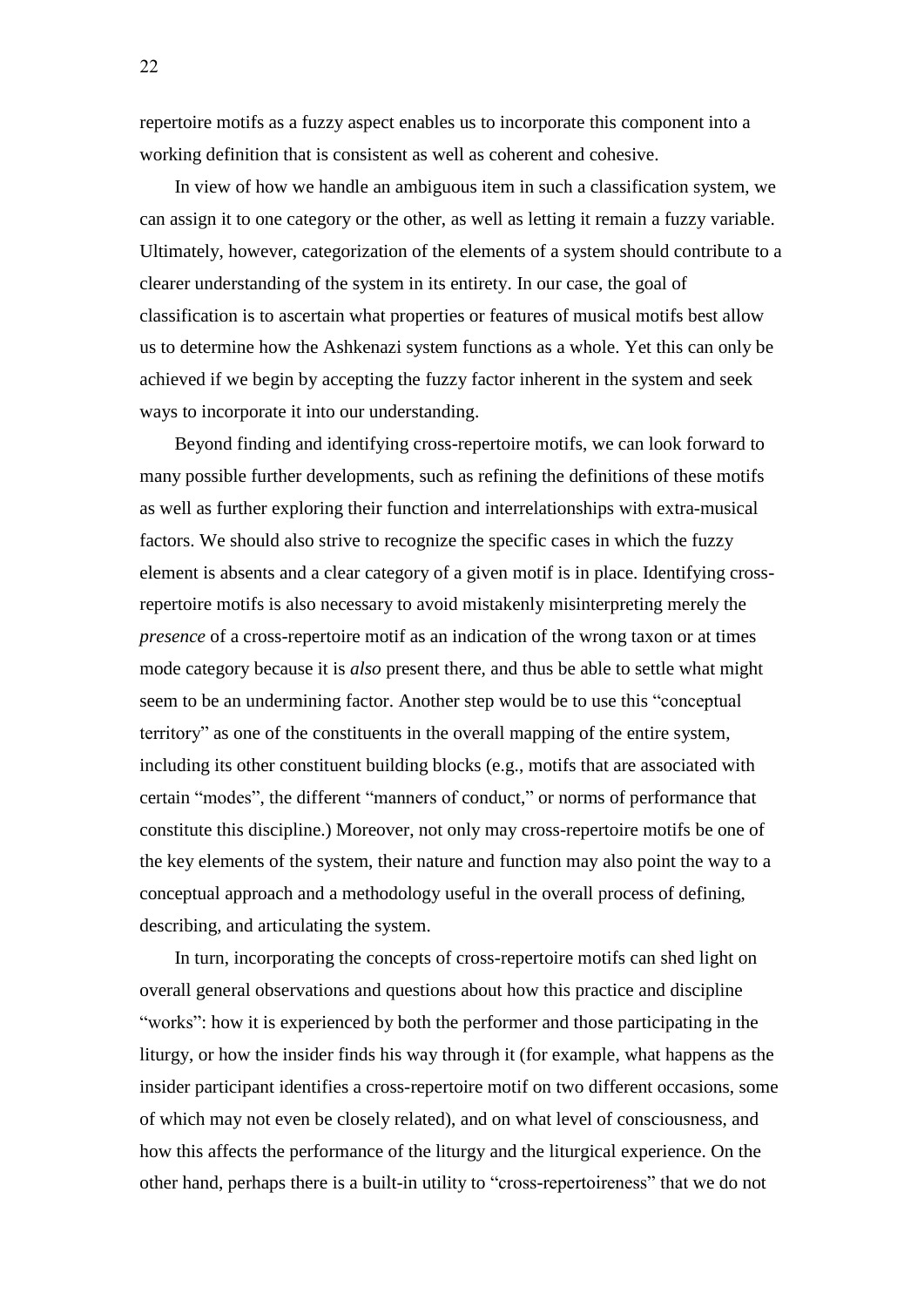yet recognize and which we may explore either historically if there is evidence, or socially, or ethnomusicologically by interviewing participants, practitioners, lay people, and professionals. Together all of this material gets us closer and closer to understanding and conceptualizing what we may intuitively recognize as the unique sound of prayer music of the Ashkenazi tradition.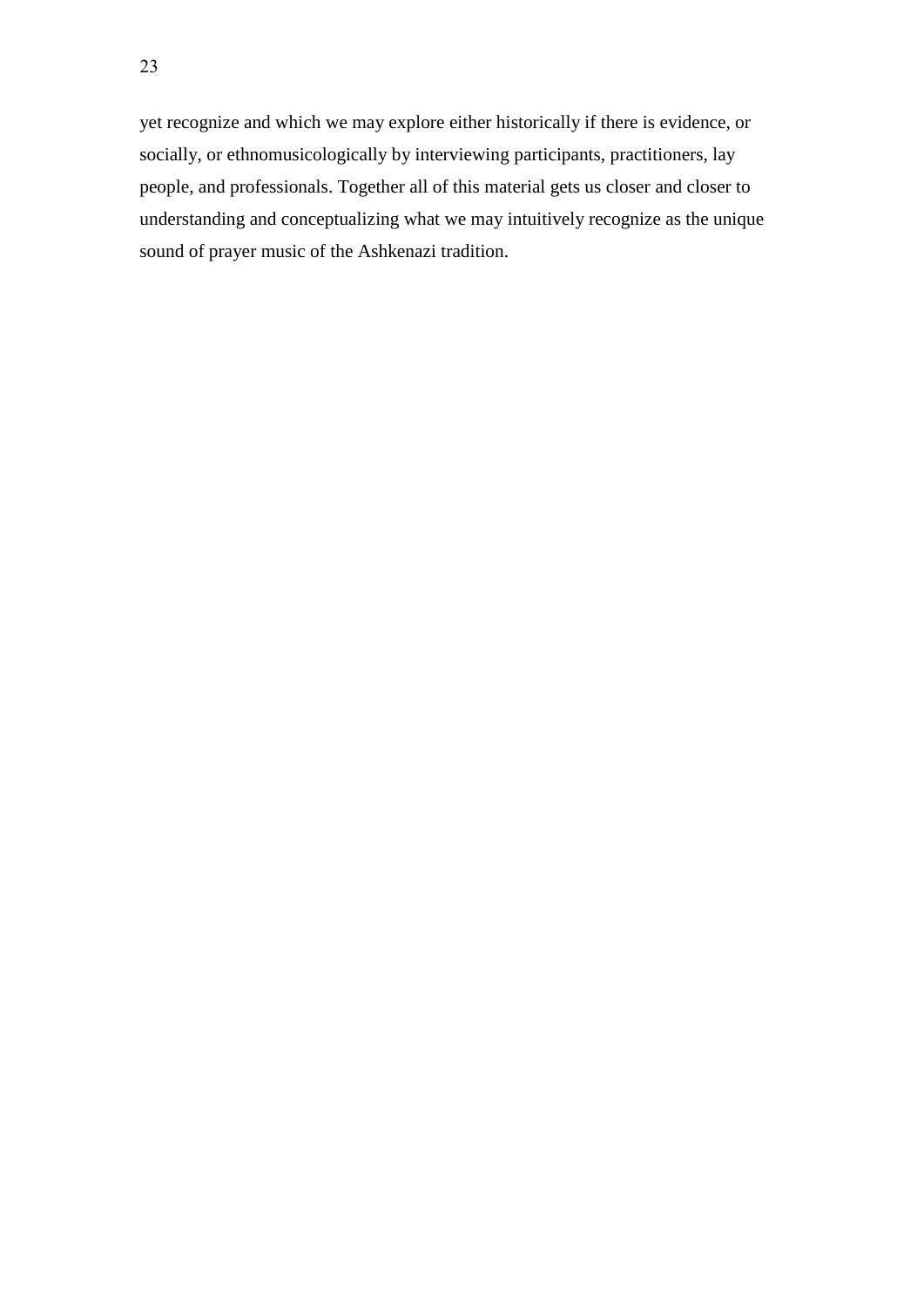## Reference Cited

- Alter, Israel. 1971. *The High Holy Day Service: The Complete Musical Liturgy of Rosh Hashanah and Yom Kippur for the Hazzan*. New York: Cantors Assembly.
- Forte, Allen. 1973. *The Structure of Atonal Music*, New Haven and London: Yale University Press.
- Hacohen, Ruth and Tarsi, Boaz. 2009. "Ashkenazi Liturgical Music: Analysis of Modes of Operation in Historical and Cognitive Perspectives," a paper read at the 15th World Congress of Jewish Studies (unpublished).

Hanson, Howard. 1960. *Harmonic Materials of Modern Music: Resources of the Tempered Scale*, New York: Appleton-Century-Crofts.

Idelsohn, Avraham Zvi. 1932a. *The Synagogue Song of the East European Jews*. Leipzig: Friedrich Hofmeister. (Thesaurus of Hebrew Oriental Melodies, VIII.)

\_\_\_. 1932b. *Songs of the Chassidim*. Leipzig: Friedrich Hofmeister. (Thesaurus of Hebrew Oriental Melodies, X.)

\_\_\_. 1933. The *Traditional Songs of the South German Jews.* Leipzig: Friedrich Hofmeister. (Thesaurus of Hebrew Oriental Melodies, VII.)

- Kosko, Bart. 1993. *Fuzzy Thinking: The New Science of Fuzzy Logic*, New York: Hyperion.
- Lachmann, Robert. 1978. *Gesänge der Juden auf der Insel Djerba*, Jerusalem: Magnes.
- Levine, Joseph. 1989. *Synagogue Song in America*, Crown Point: WhiteCliffs Media Company.
- Lewandowski, Louis. 1921/1871. *Kol Rinnoh u'T'fillah: ein und zweistimmige Gesänge für den israelitischen Gottesdienst*. Frankfurt am Main: J. Kauffmann Verlag. First edition: Berlin, 1871. [Wreschen near Posen; Berlin]
- Mazor, Yaacov, and Seroussi, Edwin. 1990-91. "Toward a Hasidic Lexicon of Music," *Orbis Musicae* 10:118-43.
- Rozumni, Solomon. 1930. *Shrei Rozumni: A Volume of Recitatives Sung by Late Solomon Ruzomni,* Sameul Alman, ed., and arranger, London: M.L. Cailingold.
- Schleifer, Eliyahu. 1986. "Anticipation in the Ashkenazi Synagogue Chant," *Orbis Musicae* 9:90-102.
- Tarsi, Boaz. 1991. "Tonality and Motivic Interrelationships in the Performance Practice of Nusach," *Journal of Synagogue Music* 21/1: 5-27.

\_\_\_. 2001-2002. "Toward A Clearer Definition of the *Magen Avot* Mode," *Musica Judaica* 16:53-79.